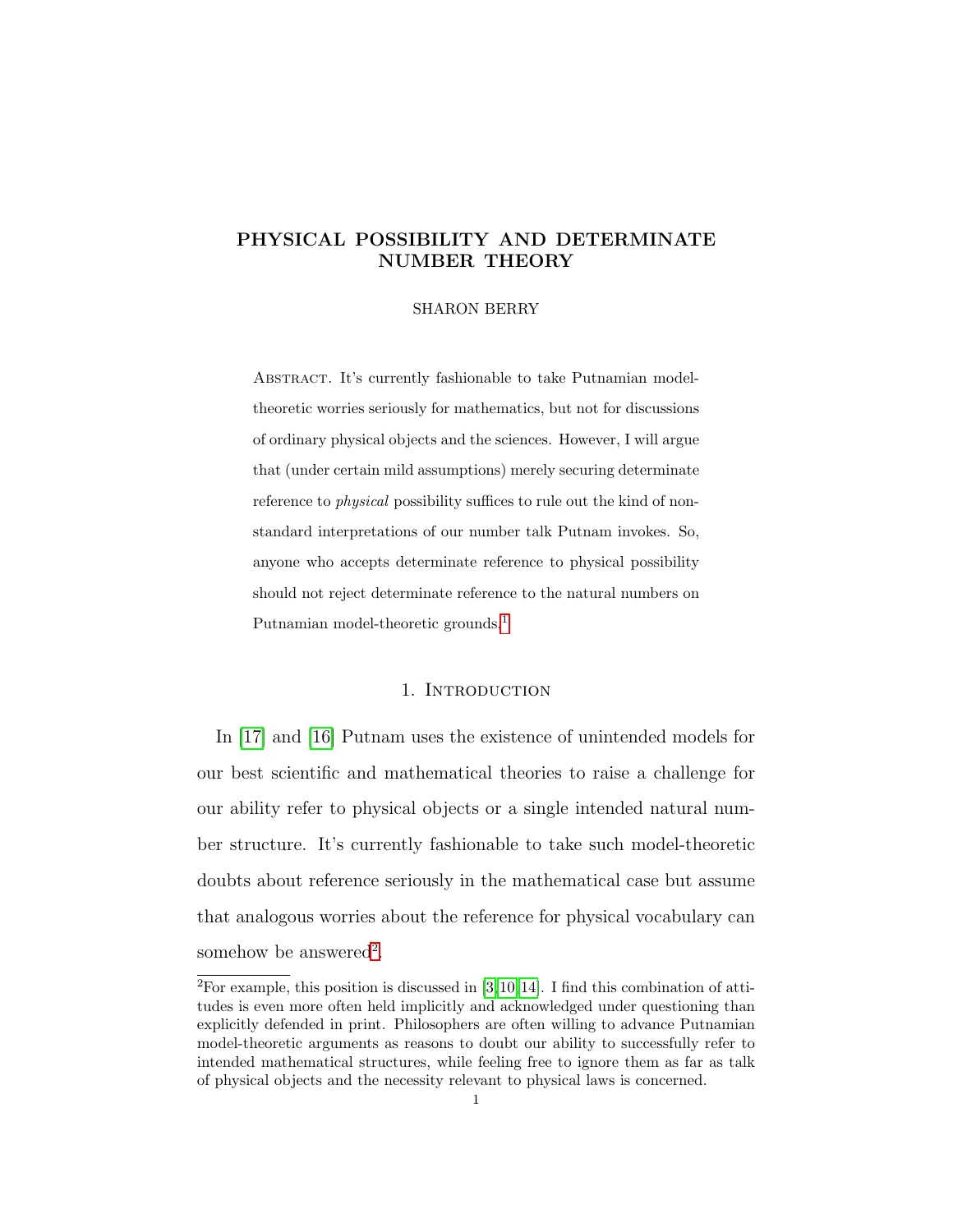In this paper, I will attack this combination of views. I will argue that if we grant the realist determinate reference to certain *physical* no-tions (including a notion of physical possibility<sup>[3](#page-1-0)</sup>) and a certain physical assumption holds, they can block Putnam's model theoretic argument that we can't determinately refer to the standard model of the natural numbers. So, philosophers who believe our physical vocabulary and notion of physical possibility successfully refer should reject Putnam's argument that we can't uniquely refer to the natural numbers<sup>[4](#page-1-1)</sup>.

In section [2](#page-2-0) I will set up the model-theoretic challenge to mathematical realism I want to consider. In section [3](#page-10-0) I'll review some limitations and problems for previous work on (approximately) this topic by Hartry Field and Vann McGee. In section [4](#page-17-0) I will spell out my main argument and finally in section [5](#page-26-0) I will discuss some helpful variants on this argument.

<span id="page-1-0"></span><sup>3</sup> My argument would not work without this assumption of definite reference to physical possibility, for the reasons Putnam points out on pages 469-470 of [\[17\]](#page-31-0). He notes that merely citing our acceptance of certain counterfactual sentences don't suffice to block putnaminan unintended interpretation as follows, "Suppose we 'first orderize' counterfactual talk, say, by including events in the ontology of our theory and introducing a predicate ('subjunctively necessitates') for the counter-factual connection between unactualized event types at a given place-time. Then our argument shows that a model exists which fits all the facts that will actually be registered or observed and fits our theoretical constraints, and this model induces an interpretation of the counterfactual idiom (a 'similarity metric on possible worlds', in David Lewis' theory) which renders true just the counterfactuals that are true according to some completion of our theory."

<span id="page-1-1"></span><sup>4</sup>Note that I'm not arguing that the combination of, so to speak, physical determinacy and number-theoretic indeterminacy is itself incoherent. I only claim to show that if we assume determinate reference for certain pieces of physical vocabulary then one specific (famous) argument that we can't secure determinate reference to the natural number structure is blocked.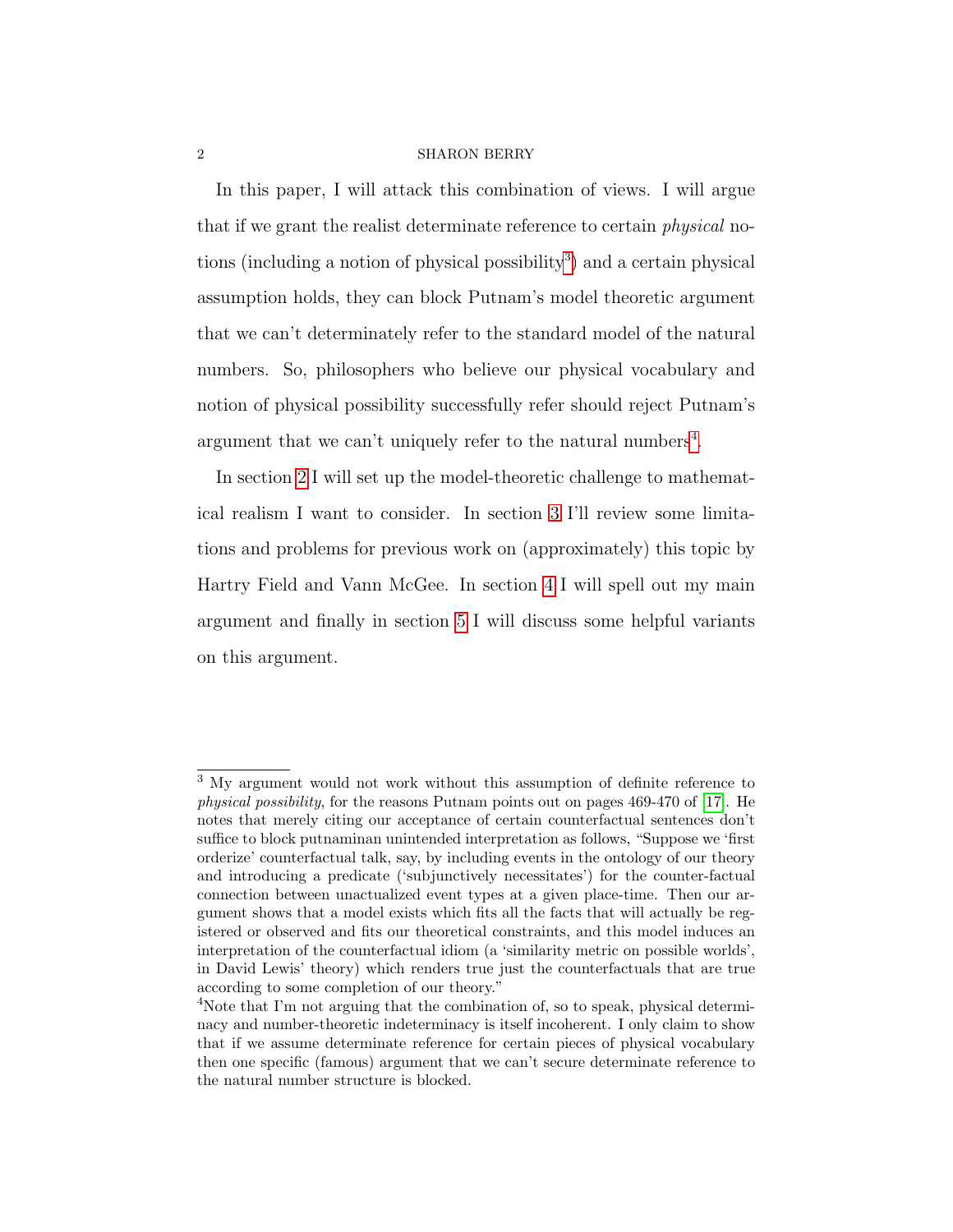# 2. Putnam's Model-Theoretic Challenge(s)

<span id="page-2-0"></span>2.1. A Challenge for Physical and Mathematical Realists. Let's begin by considering Putnam's model-theoretic challenge, as it applies to the natural numbers.

From a naive realist point of view, it appears that we can refer to the natural numbers (at least up to isomorphism). A natural place to look for an explanation of our ability to refer to the natural numbers is our beliefs about them. Thus, one might hope to appeal to our acceptance of various statements of first-order number theory (plus our grasp of various first-order logical connectives) to explain how our number talk secures definite reference.

However, by the Lowenhiem-Skolem theorem, any first-order theory which has an infinite model (as our first-order number theory must), has models of different sizes. Thus, our mere beliefs about number theory and grasp of first-order logical vocabulary cannot pin down reference to the natural numbers. For example, the standard first-order Peano Axioms of arithmetic (PA) plausibly articulate part of our concept of numbers. But these axioms can also be satisfied by non-standard models.

In light of the existence of such non-standard models, one can ask (as Putnam does) the following question. Do we really have a definite concept of the structure of the natural numbers, which is not satisfied by the non-standard models? What can such a concept consist of? What is it about us which (perhaps together with other kinds of facts about the world) lets our words like "number" and "plus" take on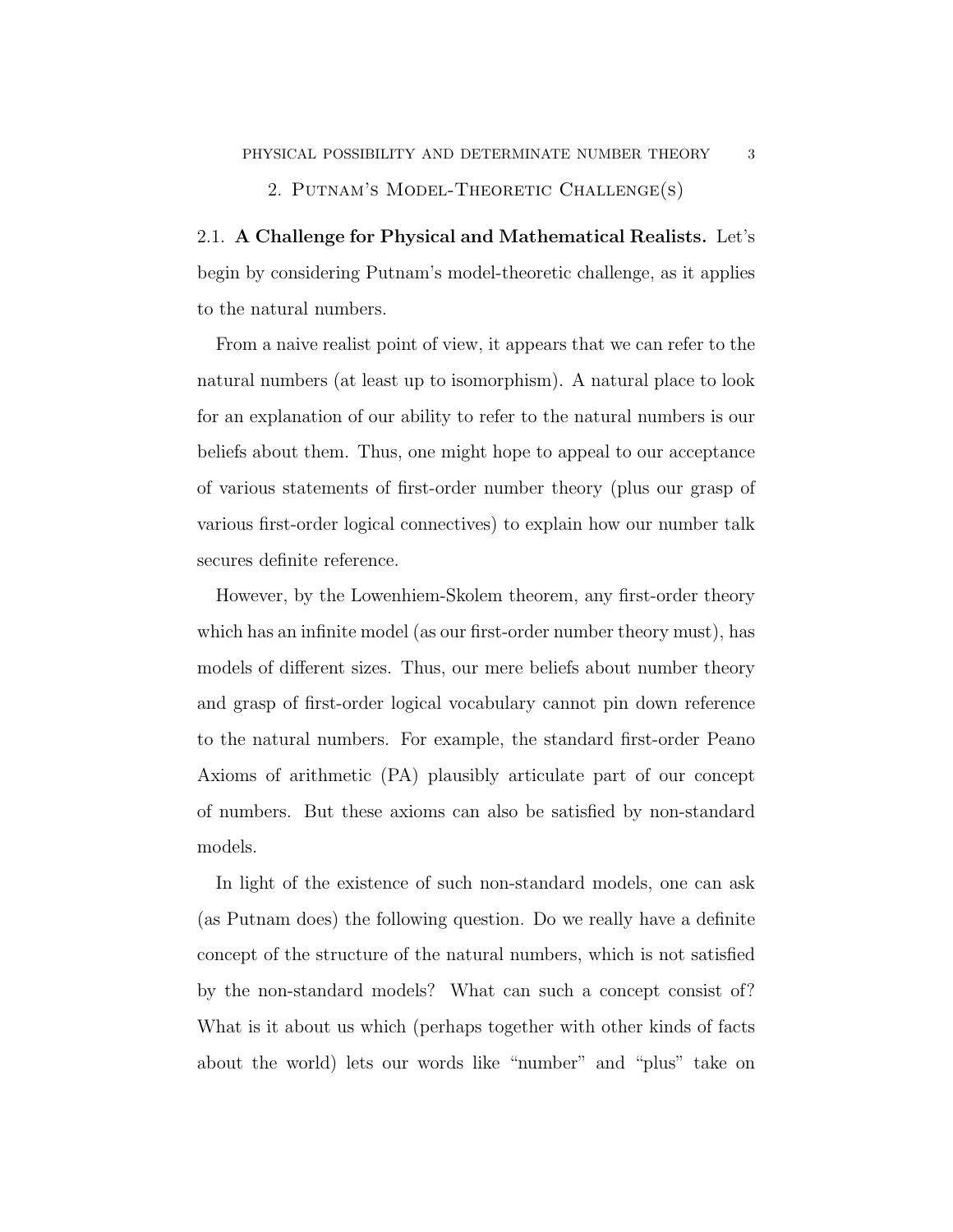meanings which rule out non-standard models? For reasons I won't discuss here, Putnam takes our ability to give standard meanings to first-order logical vocabulary for granted in this challenge. I will follow him in doing so.

Accordingly, we can dramatize Putnam's challenge as follows. Imagine an all-knowing perverse interpreter, who is dedicated to interpreting our talk about the natural numbers in some unintended fashion while preserving the meaning of our first-order logical vocabulary. And suppose (as Putnam does in formulating his challenge) that this perverse interpreter is free to use all of ordinary mathematics in their effort to construct non-standard models for our talk of the natural numbers to refer to.

Can we cite plausible constraints that our perverse interpreter must honor which prevent her from giving an unintended interpretation of our word 'number'? Note that, by the Löwenheim-Skolem theorem mentioned above, merely requiring she interpret first-order logical vocabulary normally and make some set of first order axioms about the natural numbers come out true (e.g., axioms extending PA or embedding the numbers in a larger structure) couldn't provide such a constraint.

If we can give no satisfying answer to Putnam's challenge then, perhaps, we must give up the realist intuition that we can refer to the standard model of the natural numbers. For example, we might allow that our conception of the structure of the natural numbers is vague and allows for a range of acceptable precisifications (corresponding to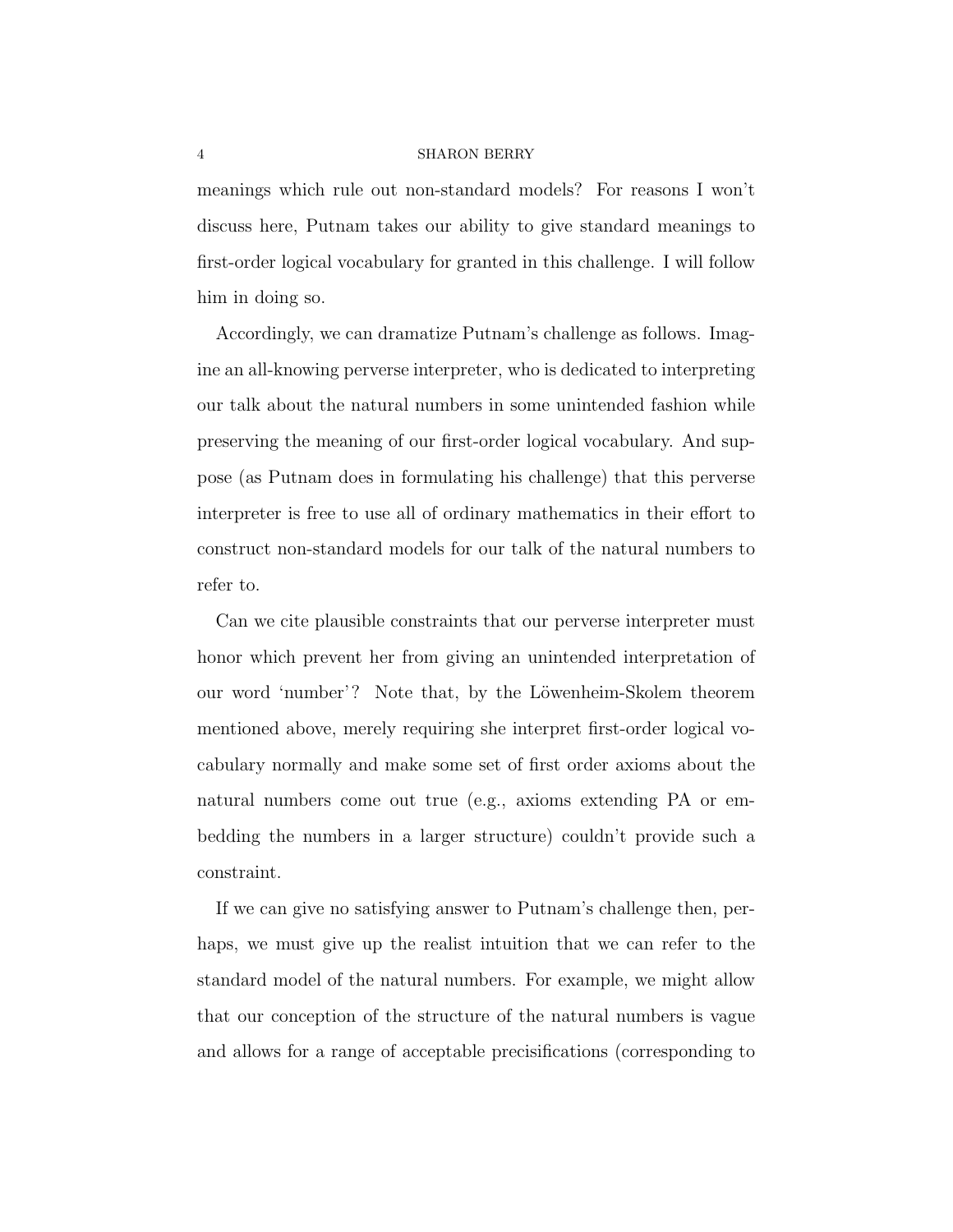different non-isomorphic structures satisfying at least the Peano Axioms), analogous to the range of different acceptable personifications of 'bald' and 'heap'[5](#page-4-0) .

Failure to answer Putnam's challenge also raises a problem for the common presumption that all statements of arithmetic (even ones we can't decide) have definite truth-values. For one thing, the most common way of accounting for such definite truth-values is through definite reference to the natural numbers. But, more directly, combining Gödel's Completeness and Incompleteness theorems [\[8\]](#page-30-2) tells us that any computably axiomatizable theory extending basic arithmetic (a subsystem of Peano Arithmetic) — such as our first-order mathematical beliefs — will have models which disagree on the truth of some number-theoretic claims. So, if we concede to the Putnamian skeptic that every model of our first-order mathematical beliefs is an equally acceptable precisification of our number concept, then we are forced to also conclude that the truth-value of some number-theoretic claim is indeterminate.

Of course, if one took our ability to employ full second-order quantification (as the realist understands it) for granted, one could use our acceptance of second-order Peano Arithmetic (a version of Peano Arithmetic which replaces the first-order induction axiom schema with the second-order induction axiom below) to explain what is wrong with non-standard models of the natural numbers.

Induction Axiom:  $(\forall X) [(X(0) \land (\forall n)(X(n) \to X(S(n)))) \to (\forall m)X(m)]$ 

<span id="page-4-0"></span> ${}^{5}C.f.$  [\[7\]](#page-30-3)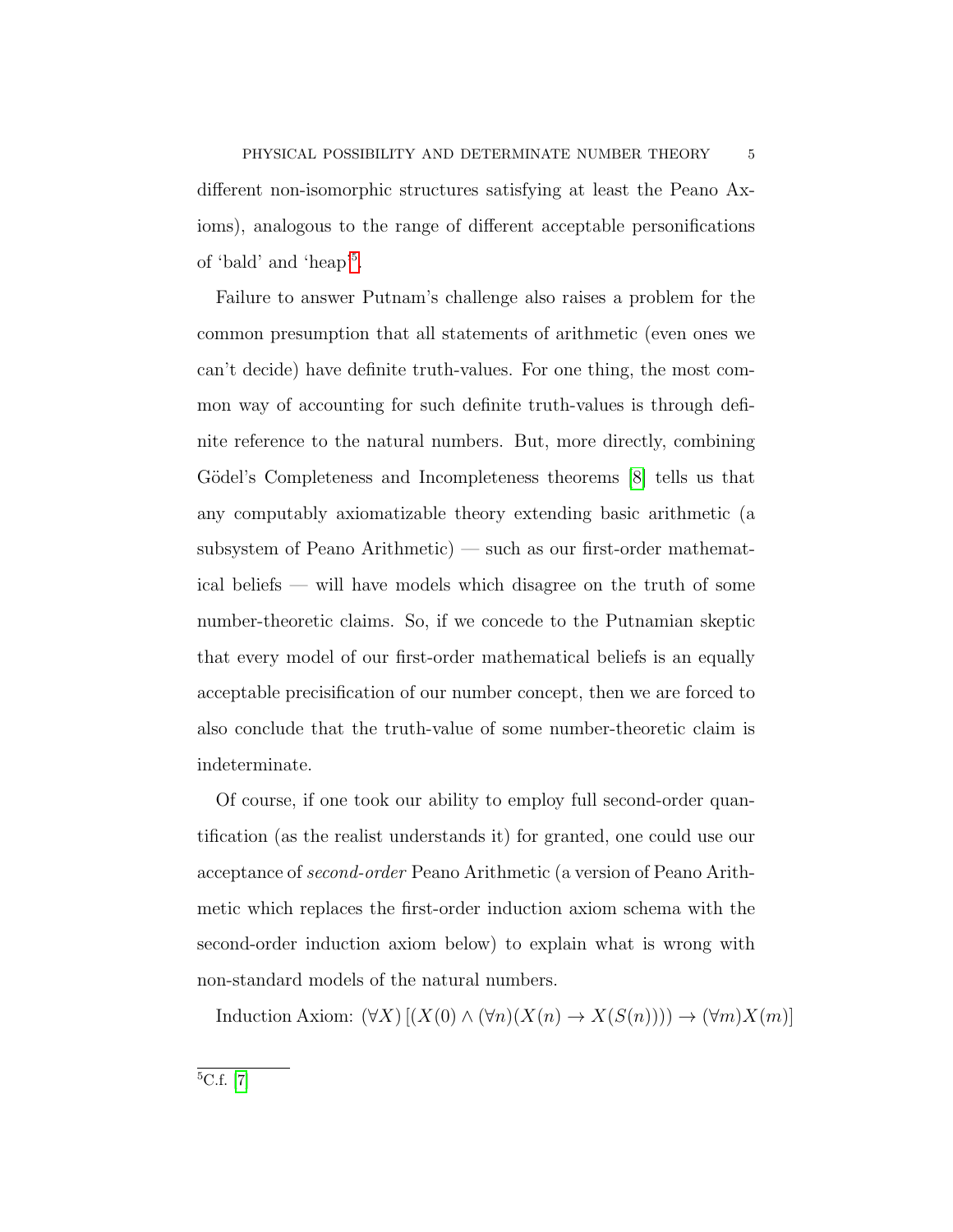For the non-standard models of PA guaranteed by Löwenheim-Skolem and completeness arguments (discussed above) don't satisfy this induction axiom, if we take second-order quantification to range over all possible subsets. However, our ability to pin down standard meanings for second-order quantifiers is (prima facie) mysterious in just the same ways as our ability to latch on to the standard model of the natural numbers. So, this fact is not enough to banish Putnamian skeptical worries on its own.

Putnam supplements this mathematics-specific worry with a more general model-theoretic challenge to realist approaches to truth and reference. Very crudely, the worry goes like this. From a naive realist point of view, it seems that we can talk about physical objects and grasp scientific concepts in a way that makes it possible for an ideal scientific theory<sup>[6](#page-5-0)</sup> to be wrong. However, any consistent first-order theory can be interpreted as speaking truly about (some of) the sets. So why doesn't our ideal scientific theory count as speaking truly of this model? Why isn't it more charitable to interpret us as speaking truly of some of the sets rather than falsely of electrons and rabbits (and the rest of the apparent subject matter of the theory)?

As noted above, many philosophers are inclined to take Putnam's model-theoretic worries about determinate reference in mathematics seriously, while presuming that corresponding worries about reference to physical objects and notions can somehow be answered. Perhaps this difference in attitudes can be motivated by the abstractness of

<span id="page-5-0"></span> ${}^{6}$ By 'an ideal theory', I mean a theory that would be accepted 'in the ideal limit' of scientific investigation.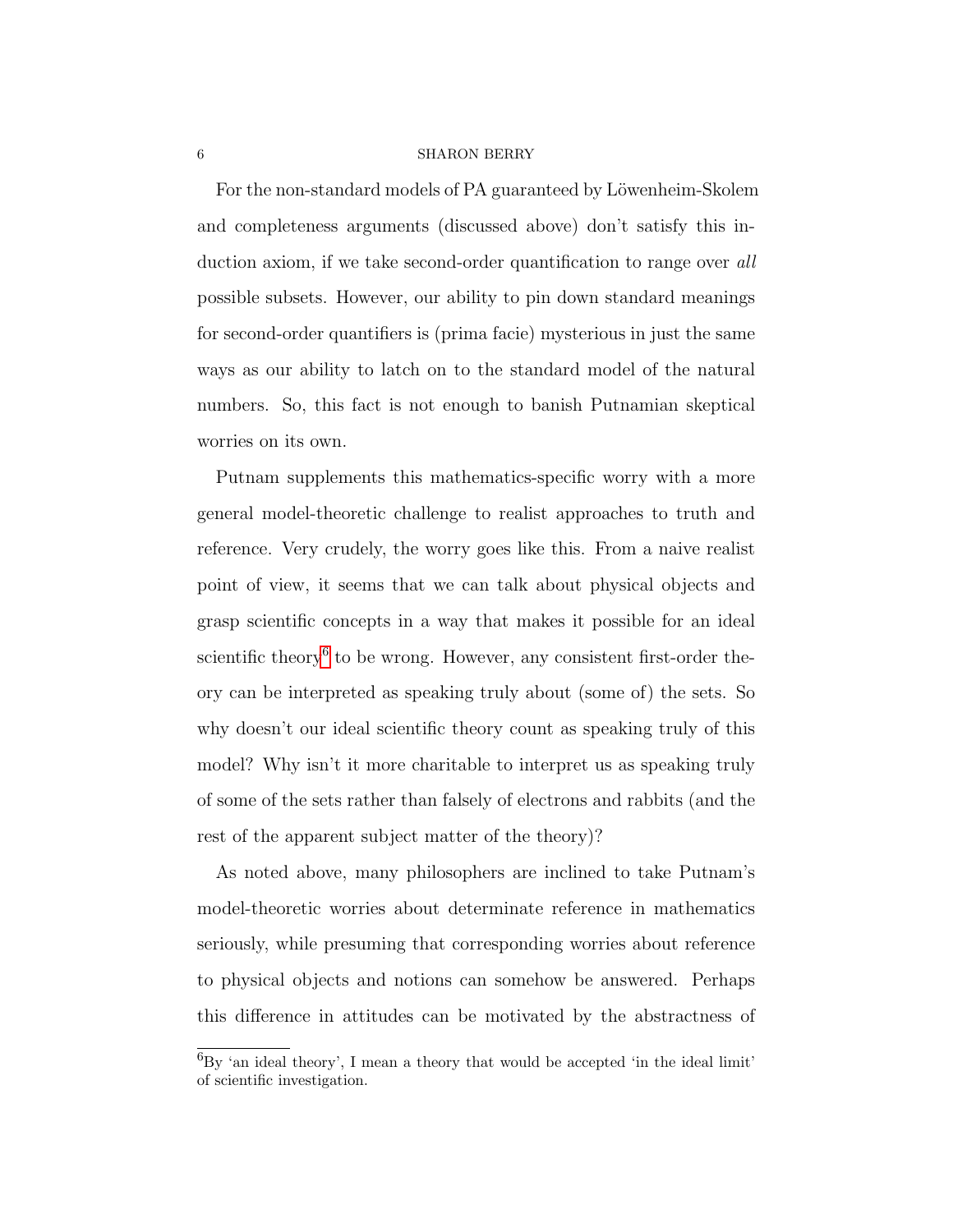mathematical objects. One can invoke causal contact with the physical objects we seemingly refer to (cats and rabbits and electrons and so forth) to help explain definite reference to physical objects. But, since mathematical objects are generally taken to be causally inert, we cannot do the same when answering Putnam's challenge regarding reference to mathematical objects.

I will criticize this combination of views in what follows. I'll argue that (given certain mild physical assumptions) if we have definite reference to certain physical notions (including physical possibility), Putnam's skeptical argument about the natural numbers is blocked.

<span id="page-6-0"></span>2.2. Clarifying the Challenges. But first let me make a quick remark about how I am understanding the Putnamian challenges introduced above, and what it would take to answer them.

Like most philosophically interesting skeptical arguments, the Putnamian challenge I'm concerned with in this paper doesn't just highlight the possibility of doubting some realist doctrine. Instead, it seems to provide positive reason for doubt, arising from premises which the realist accepts. It seems to reveal a tension within the realists' own total philosophical view.

Specifically, the Putnamian skeptic doesn't just doubt that we can determinately refer to mathematical objects/physical objects/causes etc. and ask to be convinced. Rather they attempt to show that the realist can't internally coherently explain certain putative facts about reference they believe in. Putnam shows that it follows from the realist's own views on set theory, that various nonstandard interpretations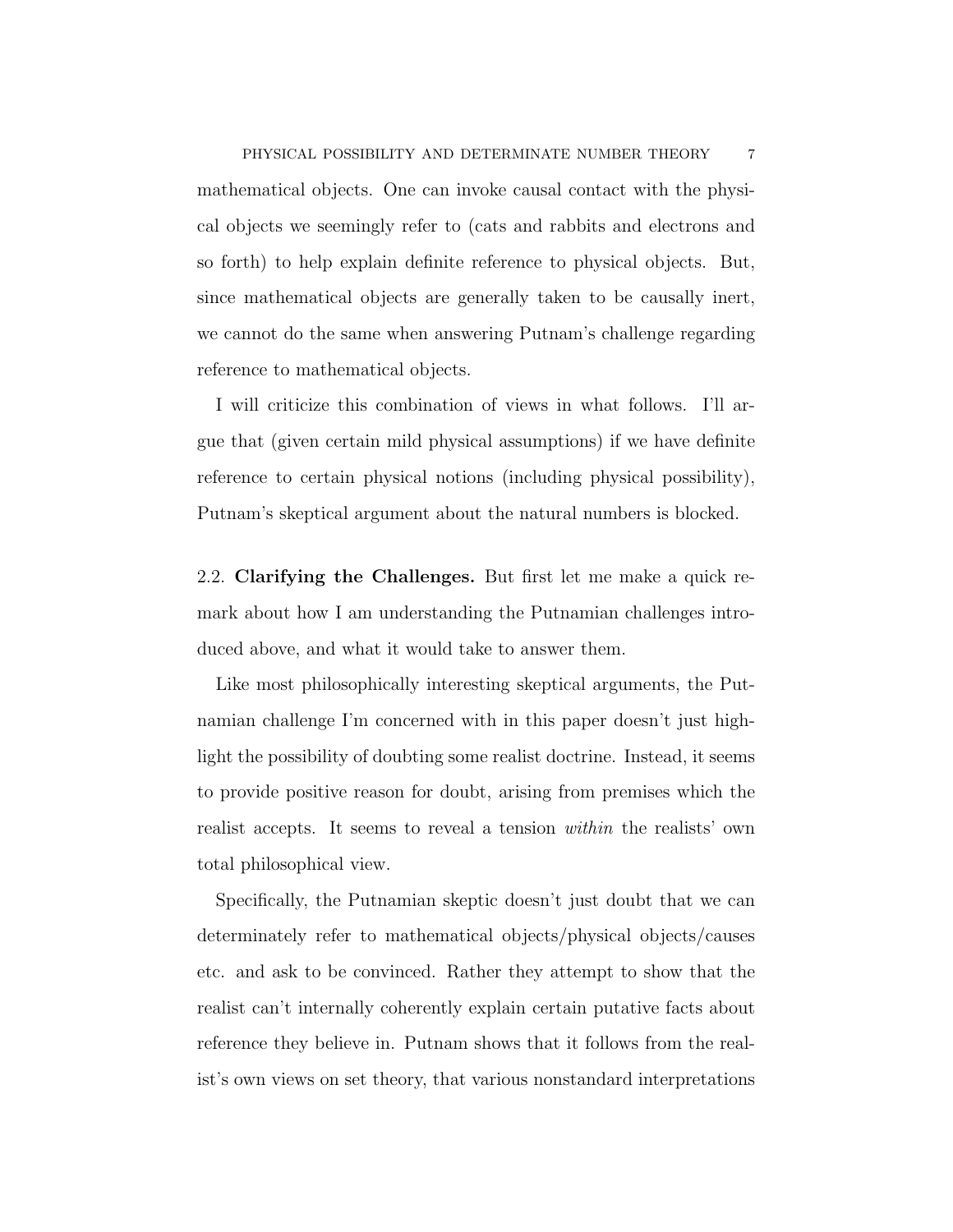of our 'natural number' talk exist. He suggests that the realist can't adequately explain what's wrong with these non-standard interpretations.

Accordingly, a realist answering this skeptical challenge may use their whole physical, mathematical, and metasemantic theory. They may non-question-beggingly employ terms like 'set', 'standard model' etc. (and take these to refer unproblematically) in the meta-language when giving this explanation. And they can use standard realist set theory to reason about what interpretations exist (just as Putnam does). But, of course, if no such explanation can be given, the Putnamian challenge succeeds – giving us reason to doubt our ability to determinately refer to these objects.

To help keep this dialectical situation clear, we can flesh out the conceit of the perverse interpreter (suggested above) as follows<sup>[7](#page-7-0)</sup>.

As before, we imagine the Putnamian skeptical challenge as a game played between the realist and a perverse interpreter who attempts to illustrate the inadequacy of the realist's theory of reference. Specifically, we will suppose that the perverse interpreter is dedicated to offering an unintended interpretation of some third party's speech, while the realist tries to force the interpreter to give the intended interpretation. Call this third party the speaker. The realist wins, i.e., succeeds in block-ing the skeptical challenge<sup>[8](#page-7-1)</sup>, if they can provide a principled reason for

<span id="page-7-0"></span><sup>7</sup> I take this conceit to be something like philosophical folklore.

<span id="page-7-1"></span><sup>8</sup>This is not to say that they succeed in rationally compelling the skeptic to become a realist.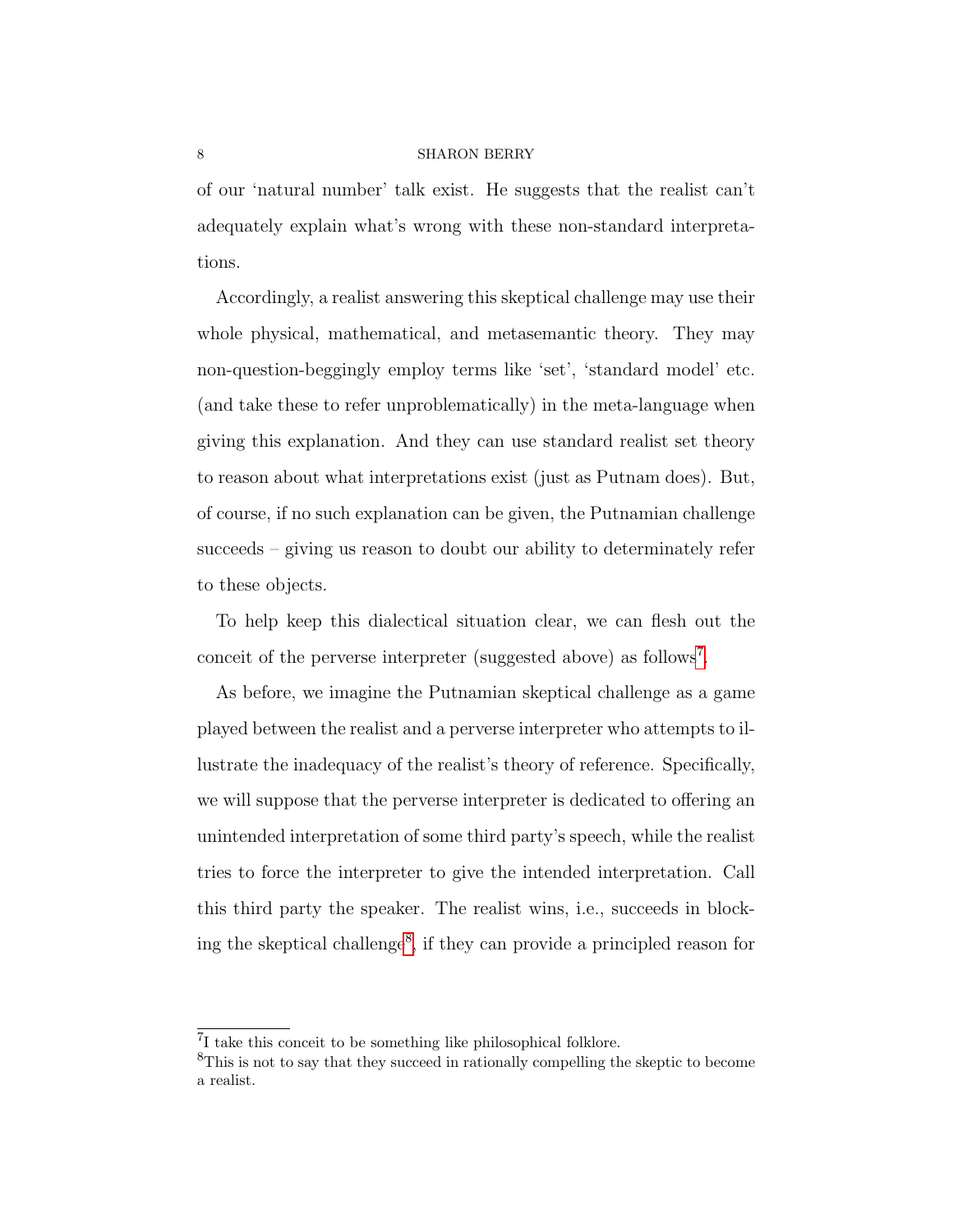rejecting each of the perverse interpreter's unintended interpretations of the speaker.

In doing this, the realist is permitted to use ordinary set theory and model theory in the metalanguage to reason about what interpretations are possible (just as the skeptic does in setting up the model-theoretic challenge). They can talk about  $\omega$  sequences and what standard vs. nonstandard interpretations of the speaker's number-theoretic talk exist. And they can use set theory, in an ordinary way, to reason about these interpretations. But they cannot presume that the third person whose definite reference is to be explained has any such capacity<sup>[9](#page-8-0)</sup>.

<span id="page-8-0"></span><sup>&</sup>lt;sup>9</sup>This point, that we can freely refer to standard models of the natural numbers in the metalanguage when answering Putnam's challenge connects to to standard responses to (one interpretation of) Putnam's infamous and debated 'just more theory' argument in the philosophical literature.

In [\[16\]](#page-31-1), Putnam supplements the core model-theoretic challenge sketched above with a 'just more theory' response to philosophers who attempt o use causal theories of reference to rule out unintended interpretations of our mathematical/scientific vocabulary. You might try to say that your word 'rabbit' is better interpreted as referring to rabbits than sets because you have causal contact with rabbits and not sets. But (Putnam seems to suggest) to say this is just to point out that you accept a certain further theory (apparently about the reference of your own words). And this expanded theory can still be satisfied by a model that takes all of your terms to apply only to sets.

I follow Lewis [\[12\]](#page-31-3), Devitt [\[5\]](#page-30-4), and many others in rejecting this argument (if it is read as a development of the skeptical challenge articulated above) for the following reason. It seems to confuse the claim that a person's utterances of "rabbit" refer to rabbits because these utterances have a certain causal relationship to rabbits and not sets with the claim that they so refer because the person being interpreted accepts a bunch of sentences (which appear to articulate a causal theory of reference).

But I won't attempt to Lewis' and Devitt's arguments here. I simply want to note that even if Putnam's supplementary 'just more theory' argument fails (so causal facts can in principle be relevant to explaining reference), we are left with an interesting and troubling skeptical challenge, which has been very philosophically influential. For example, David Lewis, while rejecting the 'just more theory' argument takes Putnam's core model-theoretic skepticism seriously enough that he lists answering it as an important motivation for his theory of natural kinds [\[11\]](#page-30-5). That core challenge is my intended topic in this paper.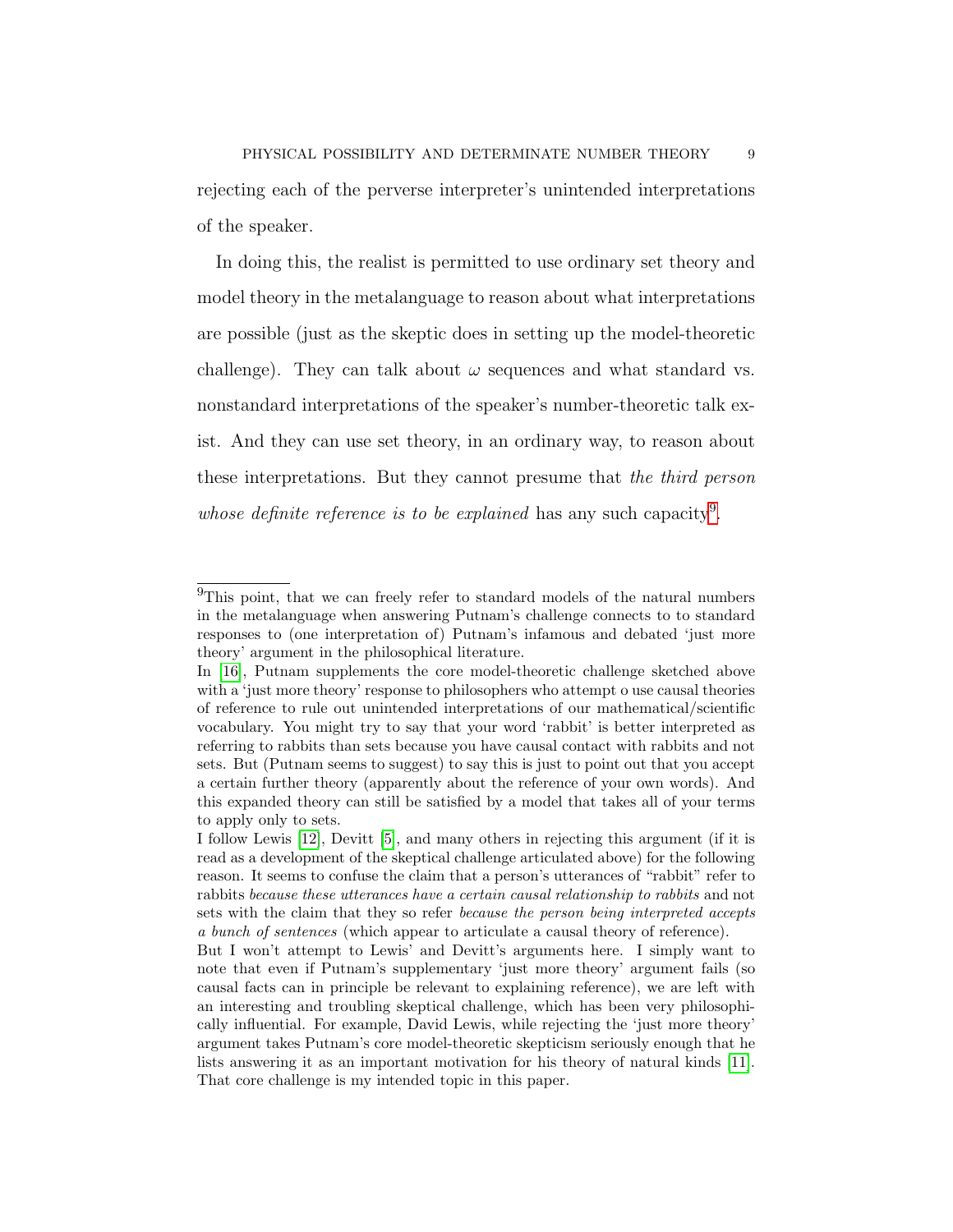I will argue that (under certain physical assumptions) if the above skeptical challenge is answerable in the physical case, it is answerable in the number theoretic case as well.

Accordingly, I will imagine a scenario where the realist has already (somehow!) succeeded in blocking all unintended interpretations of the speaker's physical vocabulary. I will consider whether they can then rule out the remaining perverse interpretations which associate their number talk with some nonstandard model, while interpreting all the above mentioned physical and physical possibility language standardly.

Specifically, I will identify a certain sentence which seems to follow from claims central to our conception of the natural numbers — so that it's reasonable to expect (and I take it Putnam would grant) all acceptable interpretations of the speaker's number talk should make it come out true. Then I will argue that the Putnamian skeptic can't interpret the speaker's physical and logical vocabulary correctly (from a realist point of view), but their number talk non-standardly while making this sentence come out true. When doing this I will make a certain plausible physical assumption (IRS) and draw on this assumption when making the above argument. Note that, as IRS is only used as part of the meta-language argument about what interpretations of the speaker are possible, we may unproblematically assume mathematical realism in stating it.

However, before I do that it's first worth reviewing previous attempts to answer this challenge.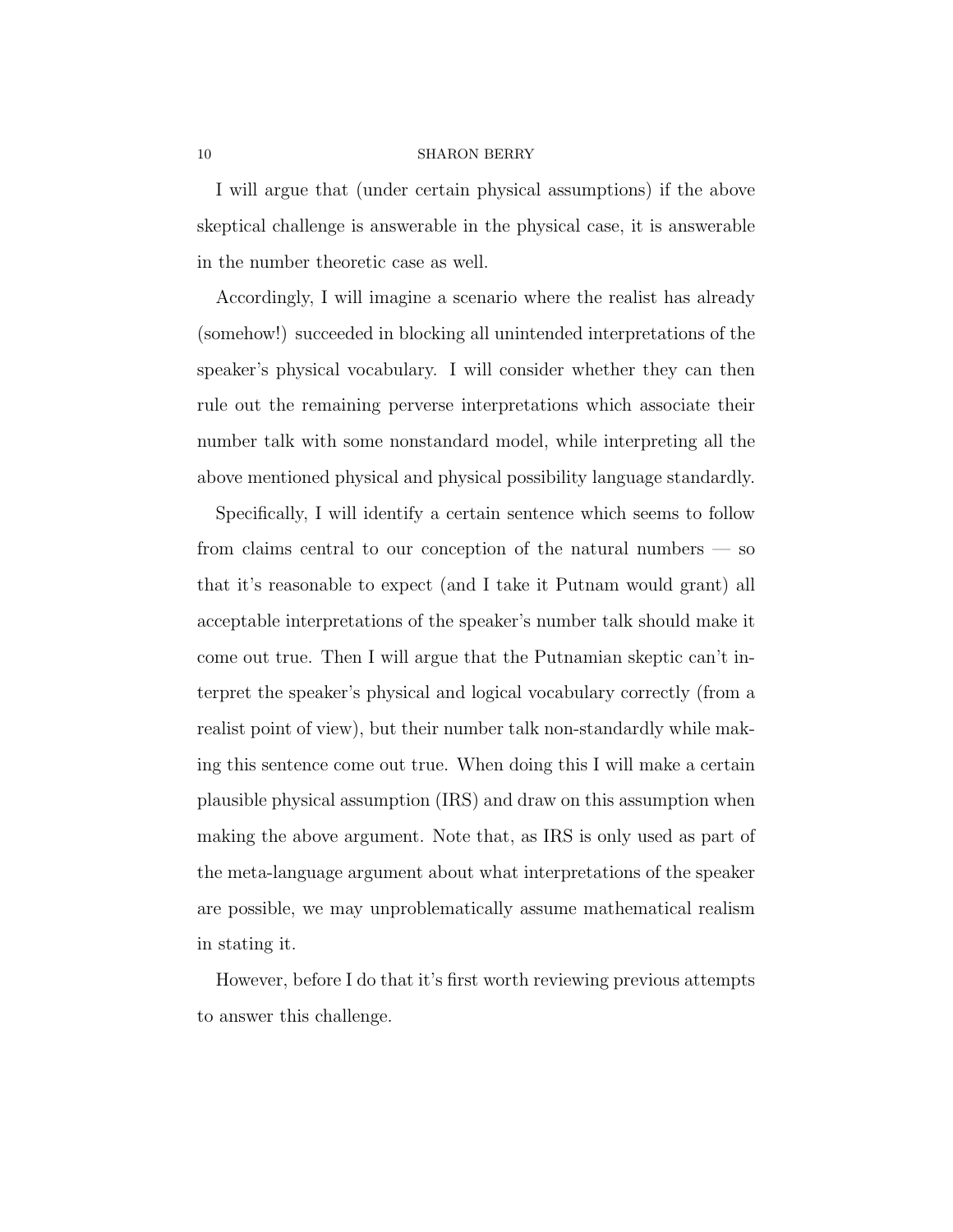## 3. Contrast With Field and McGee

<span id="page-10-0"></span>My proposal takes inspiration from a pair of existing explanations of determinate arithmetical reference suggested by Hartry Field and Van McGee. Field and McGee each attempt to use our definite reference to certain non-mathematical vocabulary to pin down a definite interpretation (up to isomorphism) for our natural number talk.

One can think of my proposal as attempting to solve problems for Field and McGee by combining elements from each story. However, unlike Field and McGee, I'll only be arguing for the dialectically important conditional that (under certain mild assumptions)  $if$  we can somehow secure definite reference to certain physical/metaphysical notions, this suffices to rule out nonstandard interpretations of number talk as well'. I won't suggest that definite physical reference plays a role in the only (or best) explanation for definite mathematical reference.

3.1. The Language Expansion Approach. In [\[14\]](#page-31-2) McGee offers an account of definite reference to the natural numbers which centers on what he calls 'open-endedness'[10](#page-10-1). Open-endedness is the idea that we expect all instances of the first-order induction axiom schema to continue expressing truths in any 'logically permissible' extension of our language.

McGee argues (roughly<sup>[11](#page-10-2)</sup>) as follows. Part of our current mathematical practice is the expectation (discussed above) that the induction

<span id="page-10-1"></span> $10$ See [\[15\]](#page-31-4) for a related proposal.

<span id="page-10-2"></span><sup>11</sup>McGee's actual proposal is somewhat more complicated, in ways that I claim don't affect any of the criticisms discussed here. See pgs. 56-68 of [\[14\]](#page-31-2) for the details I've elided.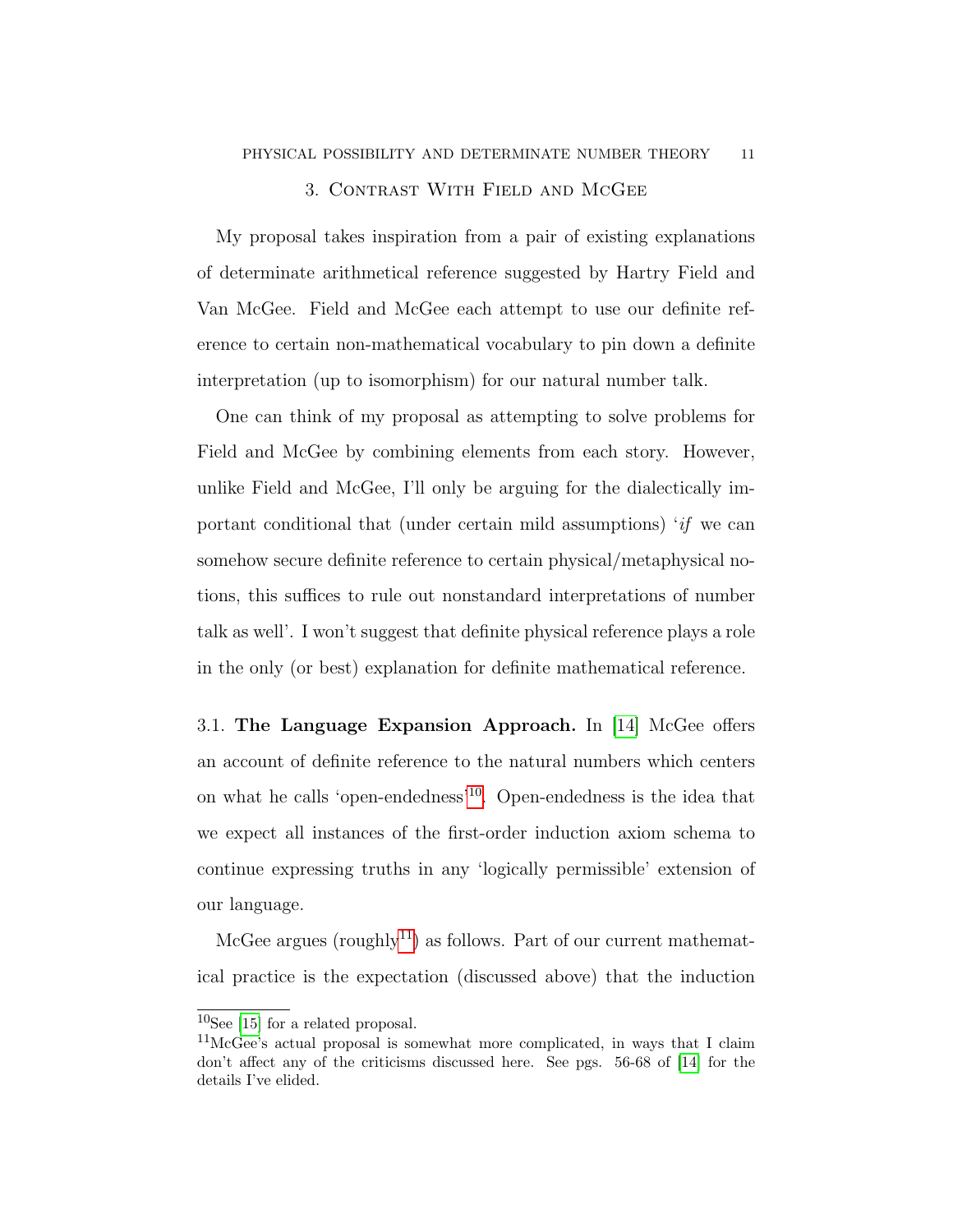schema will remain true in all 'logically permissible' expansions of our language. McGee suggests that this fact helps rule out non-standard models as follows. Suppose (for contradiction) that some nonstandard model M provided an acceptable interpretation of our terms 'natural number', 'successor' etc. Then there could (in some sense) be a god who can point to the non-standard model and introduce a term 'smee' which applies counter-inductively to it (i.e., 'smee' applies to a succes-sor closed proper initial segment of the non-standard model<sup>[12](#page-11-0)</sup>). If we met such a god then we could logically permissibly extend our language by adding the term 'smee' from their language to ours. In such a case, we would still expect the induction axiom to hold for formulas involving the term 'smee' which we got from talking to this god. Therefore, interpreting us to mean a nonstandard model is unacceptable, because it any such interpretation would fail to make an instance of the induction schema (in some extended version of our language) come out true.

This proposal faces a number of worries and objections. First, it's prima facie unclear that it's metaphysically possible for a god to introduce a term like 'smee'. For instance, it's not clear how the god could definitely refer to some proper initial segment of our non-standard model<sup>[13](#page-11-1)</sup>. What can the god do to secure reference in a way we cannot? Are we to imagine a metaphysically impossible scenario where they fly

<span id="page-11-0"></span><sup>&</sup>lt;sup>12</sup>That is, 'smee' applies to 0, and smee(n)  $\rightarrow$  smee( $S(n)$ , but 'smee' doesn't apply to every (supposed) 'natural number'

<span id="page-11-1"></span> $13$ Field writes, "why can't we just say that we secure definite reference by whatever we are imagining the god to do to secure her reference?" [\[7\]](#page-30-3) in a criticism of McGee.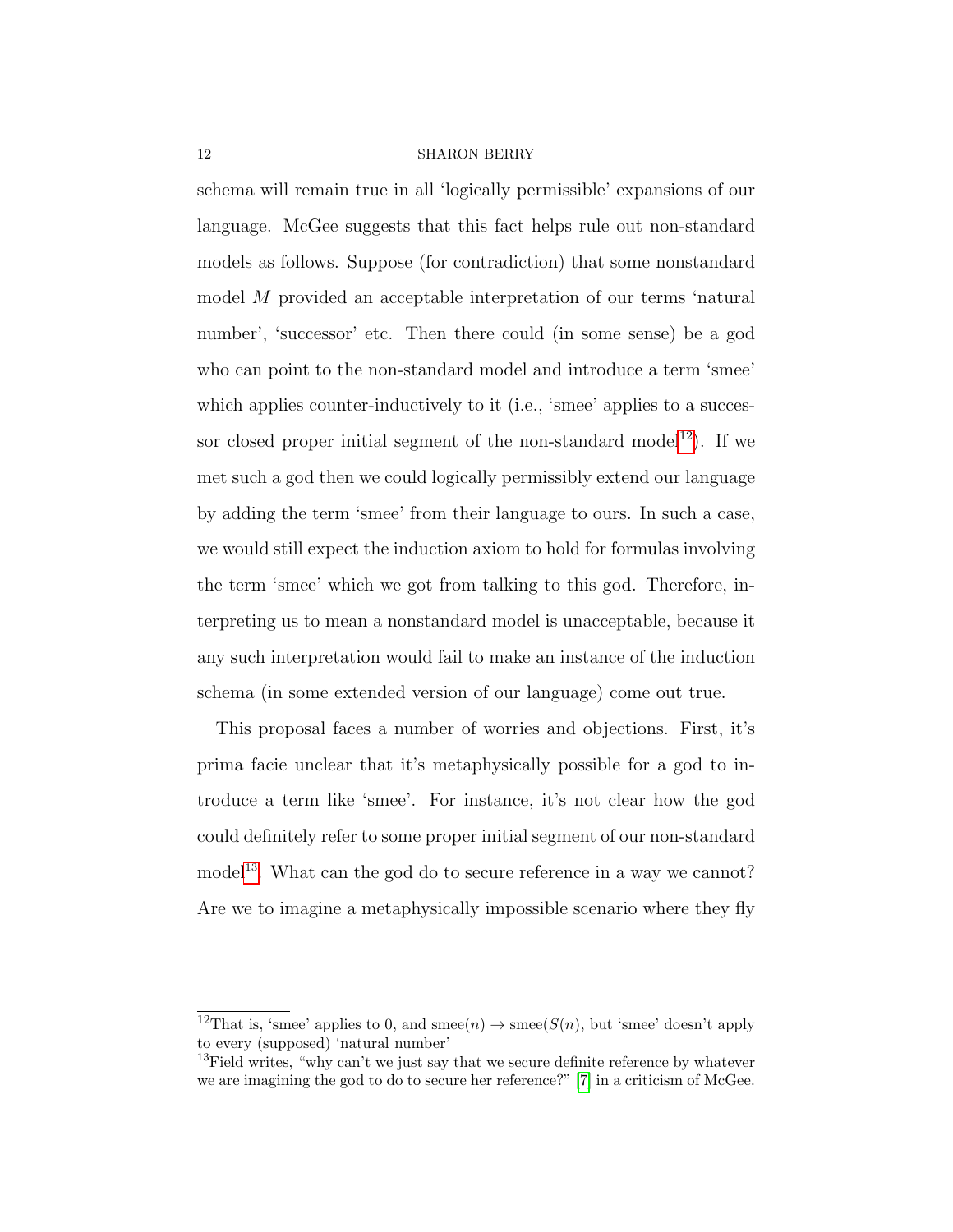But McGee tries to head off all such concerns by appealing to the idea that we are committed to the first-order induction schema being true in all logically possible extensions of our language (whether these are metaphysically possible or not). He writes:

> To say what individuals and classes of individuals the rules of our language permit us to name is easy: we are permitted to name anything at all. For any collection of individuals K there is a logically possible world - though perhaps not a theologically possible world - in which our practices in using English are just what they are in the actual world and in which K is the extension of the open sentence 'x is blessed by God'. So the rules of our language permit the language to contain an open sentence whose extension is K [\[14\]](#page-31-2).

But, this insouciance comes with a cost. For appealing to something like a speaker's positive intention/determination that instances of the induction schema will continue to express truths under 'all logically possible (and logically permissible) extensions of our language' to explain how we have a determinate conception of the natural numbers is arguably question-begging. We wouldn't accept an answer to Putnam's worries that *just presumed* the speaker being interpreted had

<span id="page-12-0"></span><sup>&</sup>lt;sup>14</sup>Perhaps we could imagine the god verbally providing a definite description of each object they take to be a 'natural number' in some finite stretch of time in the way discussed in the literature on supertasks [\[13\]](#page-31-5) and then saying 'that's all'. Thanks to an anonymous reviewer for this suggestion.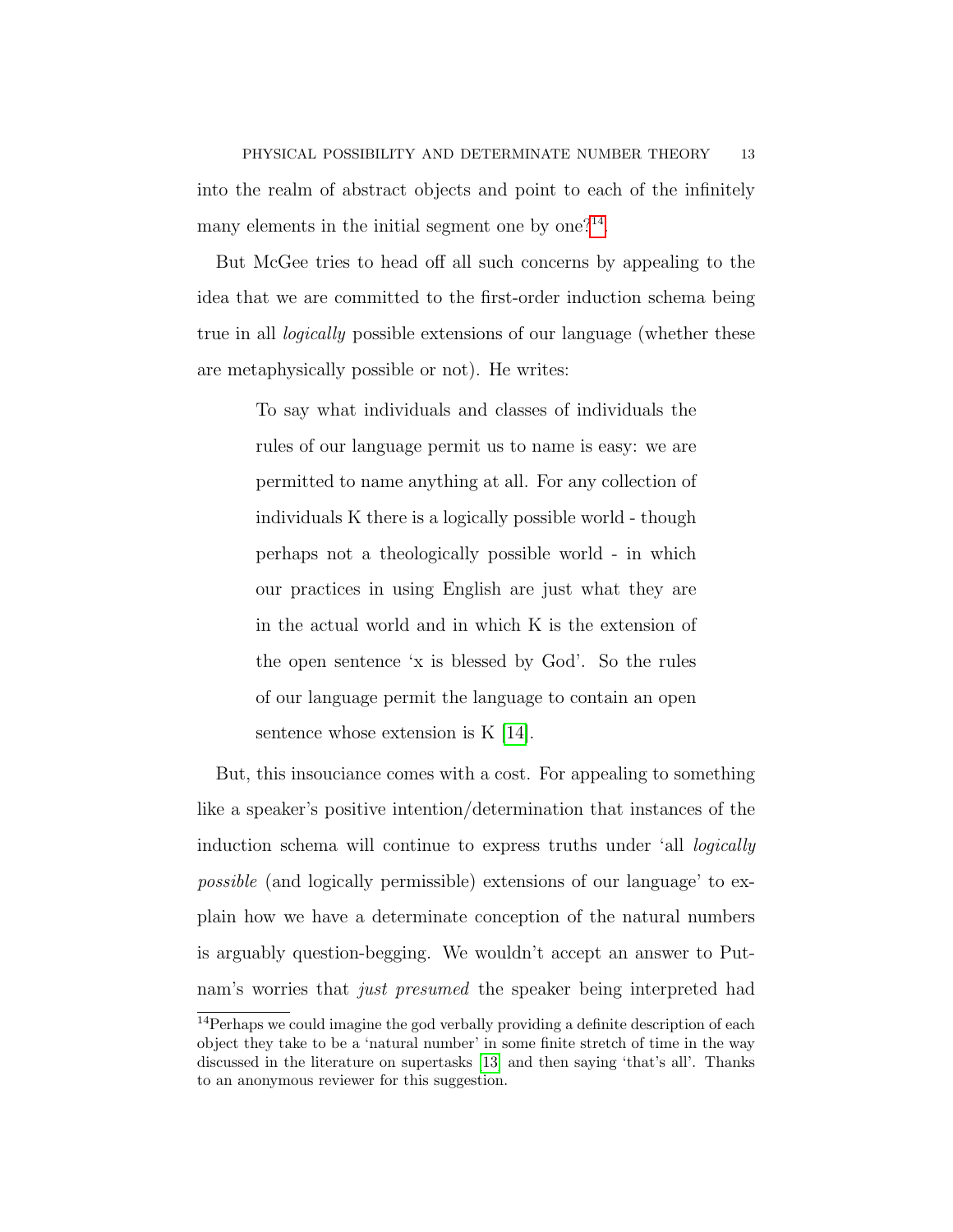a determinate conception of second-order quantification. And it's not clear assuming the speaker can determinately refer to all logically possible expansions of their language, so as to explicitly form an intention to continue accepting all instances of the induction schema, is materially different. If we can somehow determinately refer to the full range of logically possible expansions of our language (where the latter are expected to witness 'all possible ways of choosing' some objects for a predicate to apply to), why can't they use the same faculty to directly intend that our second-order quantifiers range over every possible sub-set?<sup>[15](#page-13-0)</sup>

Instead, it might be better to interpret McGee's proposal differently (in line with his playful use of slogans like 'ignorance is strength'), as advocating a kind of negative path to determinate mathematical reference. The idea is that we commit ourselves to continued acceptance of induction under all logically possible (logically permissible) language expansions by simply being disposed to continue accepting instances of the induction schema after (logically permissible) language extensions without further doubts or checking that other conditions are satisfied. However, it seems to me that much more would need to be said to develop this picture. For example, one might dispute whether (and wonder why) having the above disposition commits one to accepting all instances of the induction schema after all logically possible logically permissible language changes rather than, e.g., merely all metaphysically possible ones.

<span id="page-13-0"></span> $15$ See [\[3\]](#page-30-0), [\[18\]](#page-31-6) [\[6\]](#page-30-6).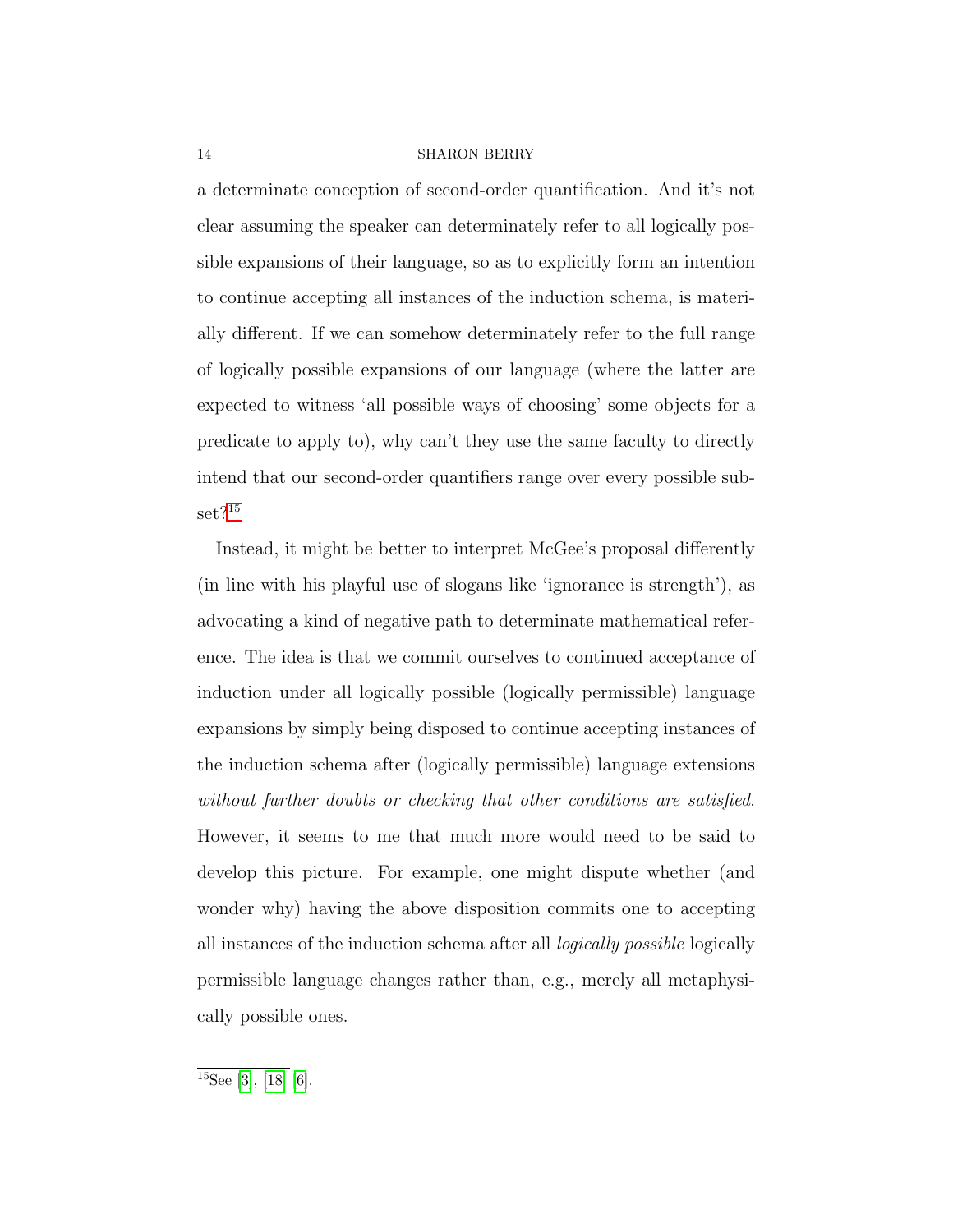One might also worry about whether we can rigorously cash out McGee's notion of 'logically permissible' extensions of our language <sup>[16](#page-14-0)</sup>.

My argument will avoid both of these problems. For it makes no claims about 'all logically permissible expansions of our language', so it's not on the hook for clarifying this concept. And it won't presuppose that speakers can think about or otherwise commit themselves to accepting sentences in 'all logically possible scenarios' (or any metaphysically impossible scenarios at all).

3.2. Appeal to the Structure of Time. In [\[6\]](#page-30-6) Hartry Field (rather ambivalently) proposes a different way of using physical reference to pin down reference to a unique intended natural number structure. In effect, he argues as follows. Assume that the evenly spaced points in time (starting from some specified point) form a genuine  $\omega$  sequence<sup>[17](#page-14-1)</sup> (i.e., time has infinite duration and there are only a finite number of seconds between any two times). Now consider a speaker who accepts (a sentence that seems to express) this claim. Field suggests that nonstandard interpretations of this speaker's natural number talk (which interpret talk of points in time and certain temporal relations correctly) can be ruled out on the grounds that they must make this

<span id="page-14-0"></span><sup>&</sup>lt;sup>16</sup>Sometimes, rather than talking about all logically permissible expansions of contemporary English, McGee talks about all expansions of English which are permitted by the rules of current English noting that, "the rules of English certainly permit the adjunction of additional vocabulary; indeed, we add new singular terms to the language whenever we baptize an infant or bring a new puppy home from the pound, and we add new general terms whenever we devise a new theory, discover a new species, or introduce a new product line." [\[14\]](#page-31-2)

<span id="page-14-1"></span><sup>&</sup>lt;sup>17</sup>As usual, I'll take the claim that some plurality of objects 'forms an  $\omega$  sequence' to mean that this plurality of objects (when considered under some relation  $\langle$ ), is isomorphic to the natural number structure. So, for example it has a first element, the successor of that element and so forth.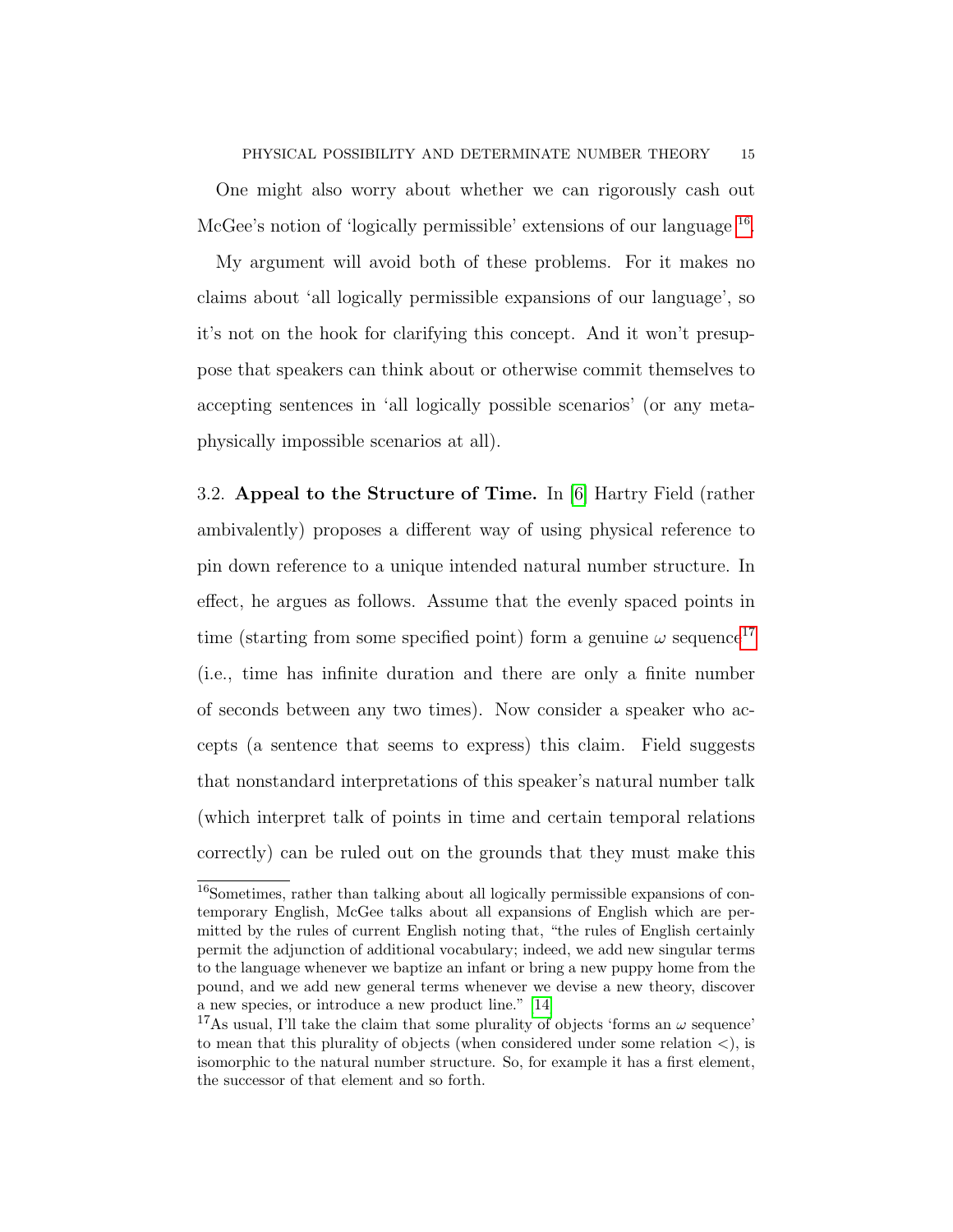sentence come out false. However, Field's story has some limitations and also raises some concerns, which my account will avoid.

First, Field's story only pins down definite mathematical reference for people who happen to truly believe that time has a certain structure. It doesn't explain how people who keep an open mind about this matter of cosmology could refer to the natural numbers. In contrast, my story won't require that the people whose reference is to be explained have any *beliefs* about contingent physics<sup>[18](#page-15-0)</sup>. Thus, it will let us defend realist intuitions that even the cosmologically open-minded can definitely refer to the natural numbers.

Second, Field's story requires the assumption that time actually has a certain structure (mirroring that of the intended model of the numbers, as specified above)  $^{19}$  $^{19}$  $^{19}$ . In contrast, my argument won't require that the actual laws of physics privilege the standard model of the numbers. Instead, it will merely require that a certain kind of infinite sequence of random events is physically possible. And in section [5,](#page-26-0) I will discuss some ways in which even this contingent physical assumption can be dropped.

Third, it's not clear that the mere fact that a speaker's cosmological hypothesis will come out false if we interpret their number talk non-standardly lets us rule out such interpretations as inappropriate.

<span id="page-15-1"></span><span id="page-15-0"></span><sup>&</sup>lt;sup>18</sup>It will only require they accept that (a certain instance of) the induction schema for the natural numbers holds with physical necessity (plus some other similarly conceptually central/quasi-analytic principles about counting, which I list below). <sup>19</sup>To bring out the weightiness of this assumption, note that physical theories on which spacetime is finite – in the sense relevant to Field's principle – have been seriously considered (c.f. [\[19\]](#page-31-7) and [\[9\]](#page-30-7) chapter 8). Perhaps one could even make sense of time having epochs structured like the nonstandard numbers.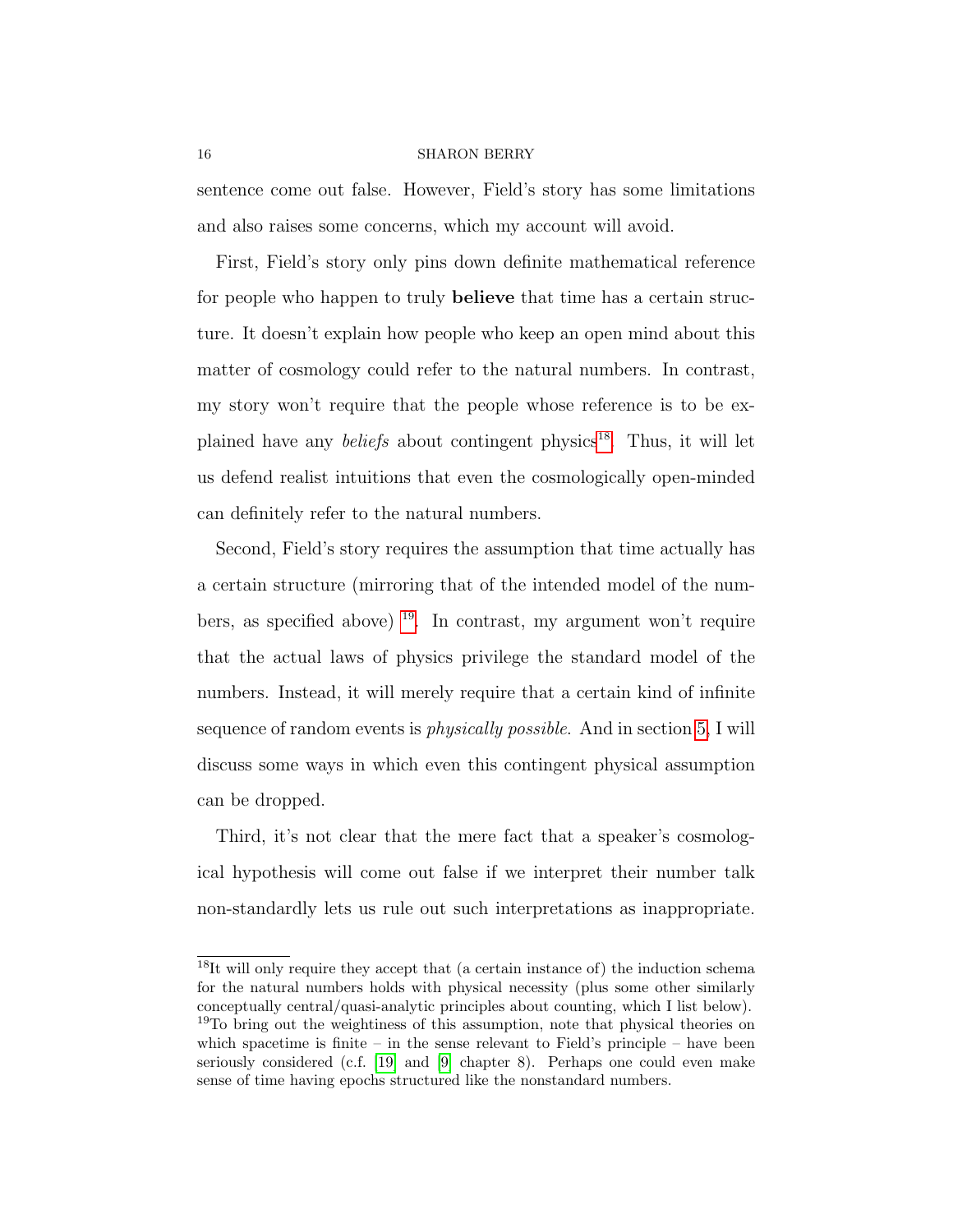Certainly, most people wouldn't say that it's part of what they mean by 'the natural numbers' that the natural numbers must have a structure that mirrors the structure of time (in the sense described above). And surely, it's *sometimes* correct to interpret someone as holding a false belief. And this claim doesn't seem particularly conceptually central (the kind of thing any charitable interpreter must assign high priority to interpreting as expressing a truth).

More importantly, requiring all acceptable interpretations of a person's number talk to make their cosmological hypotheses (like the one above) come out true suggests the following counterintuitive conse-quence. If time in our world had had a nonstandard structure<sup>[20](#page-16-0)</sup> then (even if we had no evidence of this fact) our number talk would have determinately referred to a nonstandard model.

In contrast, my approach will follow McGee in appealing to a much more conceptually central aspect of our understanding of the natural numbers — the idea that it would be metaphysically and physically impossible for an instance of the induction schema (applied to physical  $\alpha$  objects) to fail — which would be violated if our natural number talk didn't refer to the standard model. This lets us avoid the unappealing idea that, if the physical laws had been undetectably different (while all our experiences and utterance dispositions remained the same) our number talk we would have determinately referred to some nonstandard model.

<span id="page-16-0"></span> $^{20}$ In talking about scenarios where 'time has a nonstandard structure', I mean to consider scenarios in which the evenly spaced moments (e.g., the ticks of a perpetual clock) after a certain point form a nonstandard model of first-order Peano Arithmetic.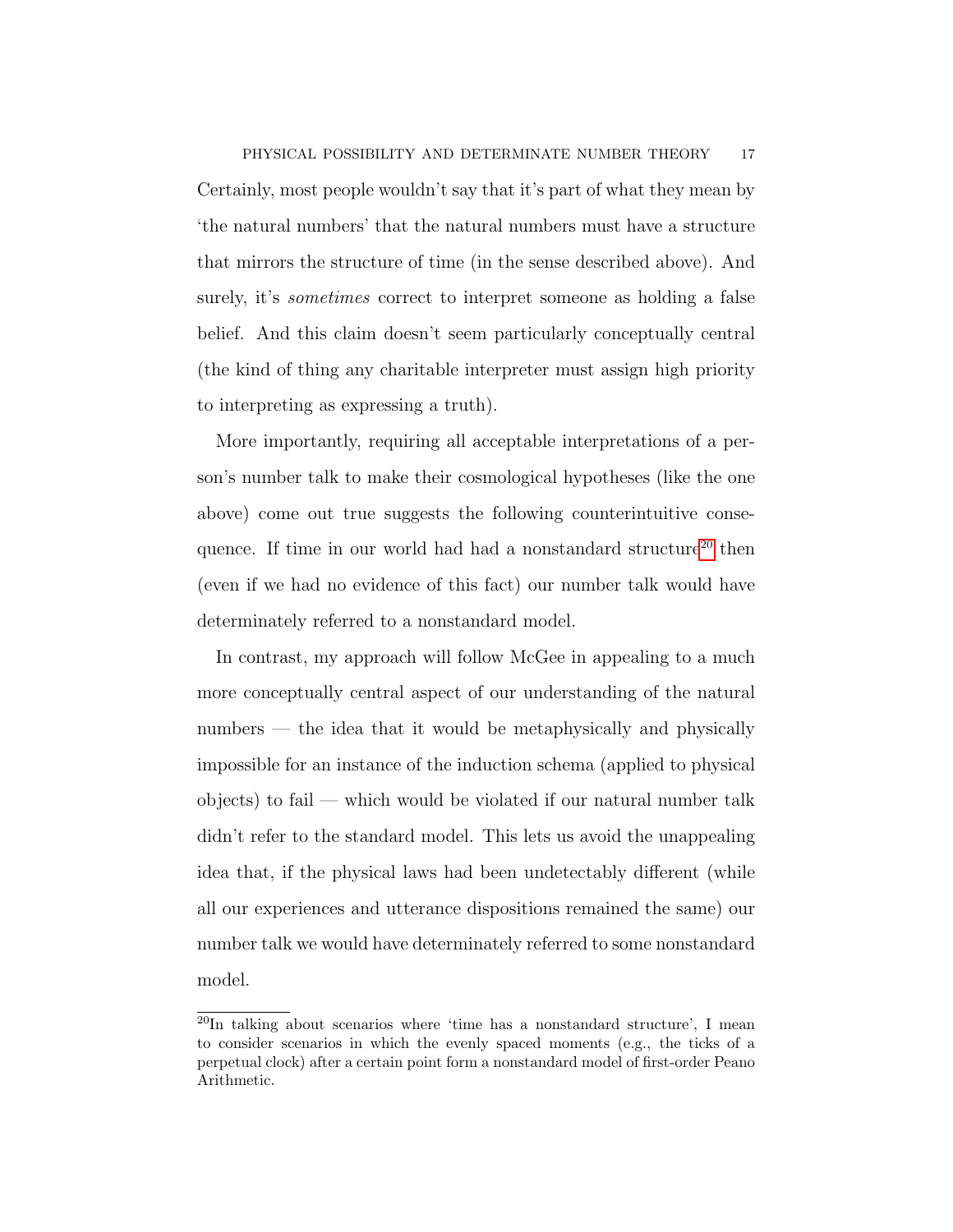# 4. My Proposal

<span id="page-17-0"></span>With all this background in place, I will now argue for the core thesis of this paper: if a certain plausible physical assumption holds and we have intended realist reference to certain physical notions, we can resist Putnam's argument against determinate reference to the intended natural number structure.

Remember that, as I outlined above, our goal is to identify a sentence  $\Box_P$  COIN INDUCT that (unlike the cosmological hypothesis used in Field's account) is treated as sufficiently central to our conception of 'the natural numbers' that interpretations of our number talk can plausibly be ruled out for failing to make this sentence come out true. I'll argue that (given a plausible physical assumption) no interpretation makes  $\Box_P$  COIN INDUCT come out true while interpreting all physical and logical vocabulary as the realist intends, and our number talk as referring to some nonstandard model of PA.

More specifically, the structure of this argument will be as follows:

• Identify a claim COIN INDUCT whose physical necessity is treated as sufficiently conceptually central that failing to make  $\Box_P$ COIN INDUCT (where  $\Box_P$  is a physical necessity operator) come out true can rule out candidate interpretations of our 'number' talk<sup>[21](#page-17-1)</sup> Specifically, COIN INDUCT will conjoin the following (first-order English) claims.

<span id="page-17-1"></span> $21$ This is not to say that all acceptable interpretations must make all sentences treated as central to the speaker's conception of some concept come out true. If the collection of seemingly conceptually central truths about the numbers were incoherent so that no interpretation could make them all come out true, the situation would be different .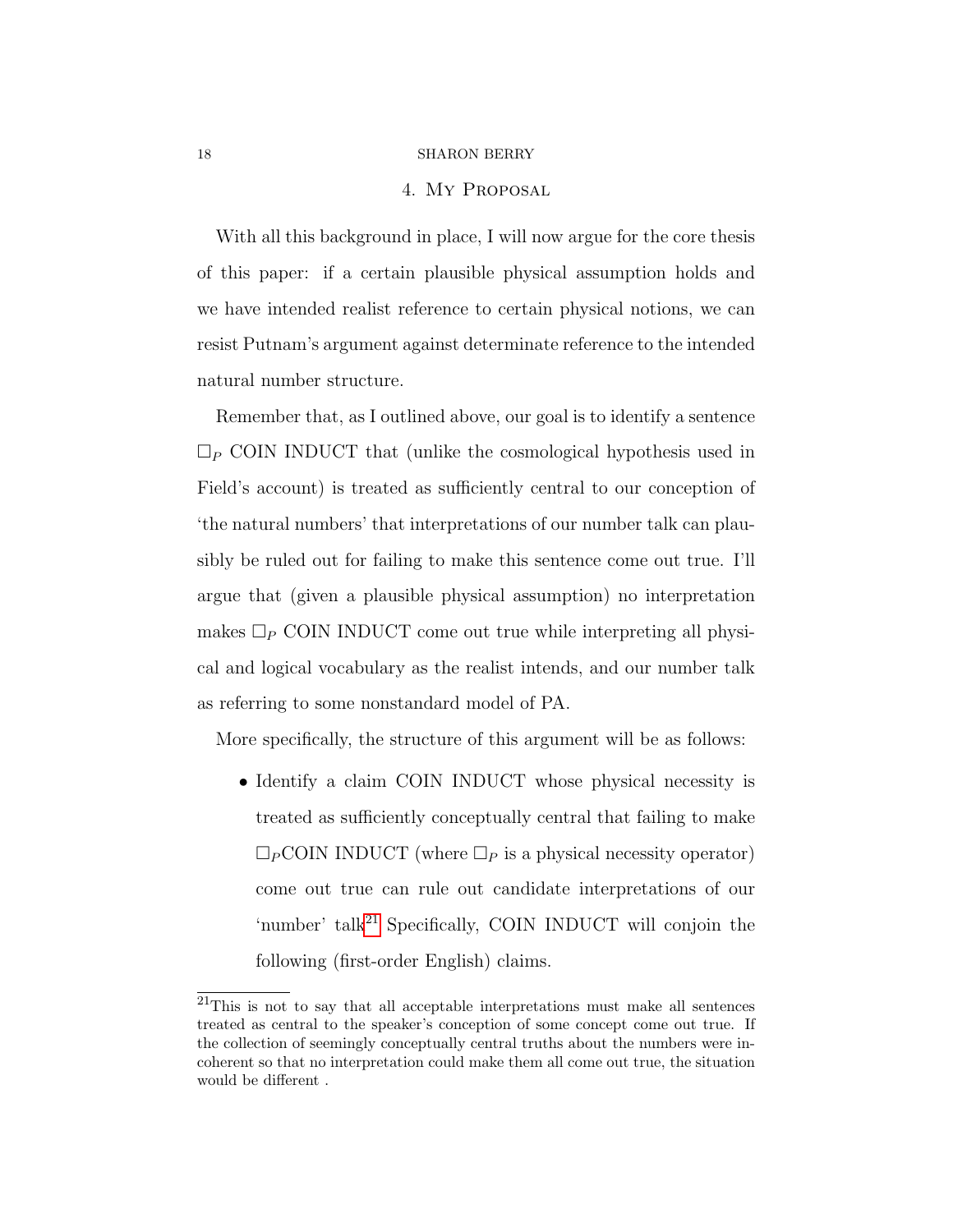- HEADS INDUCT: An instance of the first-order induction schema as applied to the property  $Q(n)$  asserting that there is an  $n$ -th coin flip and it landed heads.
- COUNTING RULES: A collection of conceptually central principles like 'For all objects x and numbers  $n$ , if x is the n-th coin flip, then x is a coin flip.'
- PA<sup>-</sup>: The usual Peano Axioms of arithmetic without the induction schema.
- Identify (by stating in the meta-language) and make a certain plausible assumption about what's physically possible (IRS).
- Note that if IRS holds then no non-standard interpretation of the speaker's number talk can make  $\Box_p$ COIN INDUCT come out true, while interpreting their expression  $\Box_p$  and certain other physical vocabulary as the realist intends.
- Conclude that (if this plausible physical assumption holds) the speaker's securing definite realist reference for all their physical vocabulary would suffice to block all Putnamian nonstandard interpretations of their 'number' talk.

In a sense, my proposal will use the fact that it's physically possible for any subset of an infinite independent sequence of coin flips to land heads to take the place of second-order quantification in ruling out nonstandard models of number theory.

4.1. Assumptions. To more rigorously develop the argument above, let me first give a definition of the kind of interpretations at issue in this argument. This definition simply cashes out the idea that we're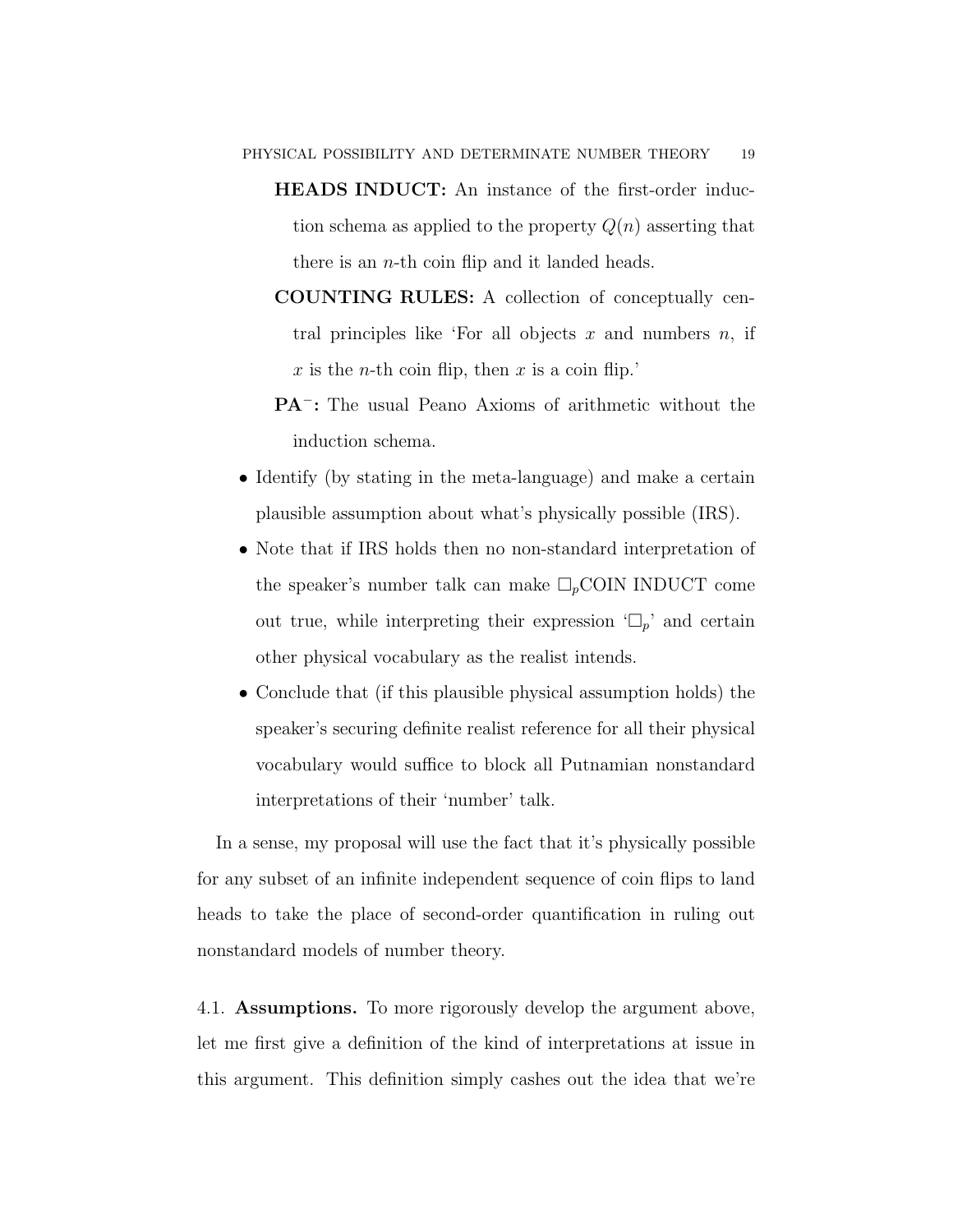taking definite reference to physical necessity for granted and imposes some basic constraints on our would-be perverse interpreter.

I will say that an interpreter is well behaved just if they satisfy the following criteria:

- They select a single model as the referent of our concept 'natural number' in all physically possible worlds.
- They don't tamper with the extension of physical vocabulary like 'coin flip', 'landed heads' or 'temporally before' at any of these possible worlds.
- They interpret all first-order logical vocabulary and the physical necessity operator standardly. So, for example, they will take the speaker's existential quantifier and the physical necessity operator  $\Box_p$  to contribute to truth conditions in the usual fashion.
- They interpret all sentences we treat as conceptually central to our understanding of the natural numbers<sup>[22](#page-19-0)</sup> (on par with the Peano Axioms) as expressing truths.

4.2. Conceptually Central Claims. To introduce the key sentences at issue, consider how we use numbers to talk about temporally (or otherwise) ordered sequences of events. We talk about, 'the 4th U.S. President', 'the 37th successful rickrolling', or 'the 3rd coin flip (in the history of the universe)'.

<span id="page-19-0"></span><sup>22</sup>Note that being conceptually central in the sense at issue here does not require being indubitable and could be a matter of degree [\[20\]](#page-31-8).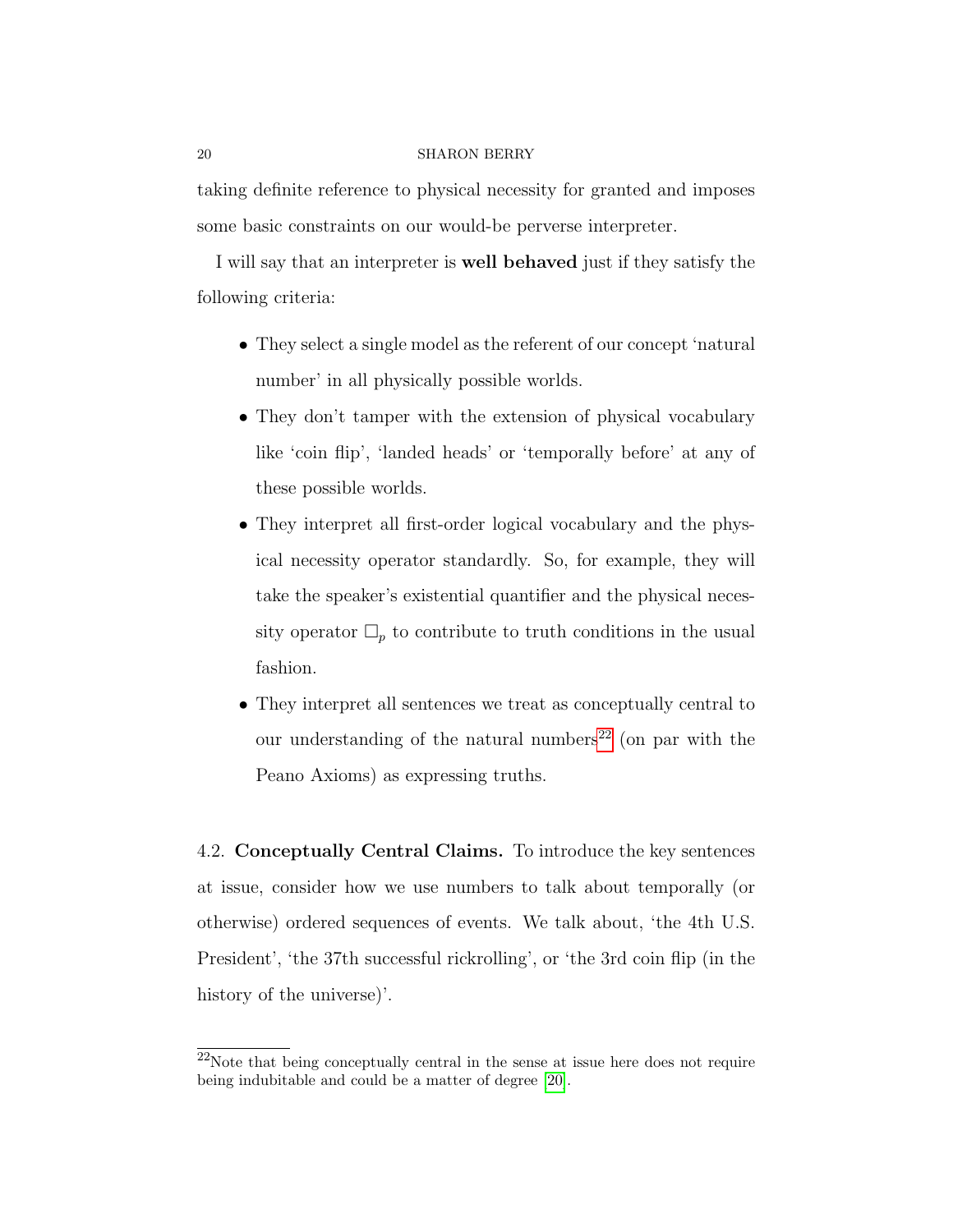Given a type of physical event, 'coin flip'  $^{23}$  $^{23}$  $^{23}$ , we (and hence the speaker) have, or can easily define<sup>[24](#page-20-1)</sup>, a relation 'countflip(n,x)' between coin flip events and events, which holds when 'x is the n-th coin flip' (counting from 0). We take this relation to relate 0 to the temporally first coin flip event in the history of the universe (if there is one)<sup>[25](#page-20-2)</sup>, 1 to the temporally next coin flip event and so on. Speaking in these terms, we (and hence the speaker) take the following claims to hold with physical (and indeed metaphysical) necessity.

- An object x is the 0th coin flip, iff x is a coin flip and all other coin flips happen after  $x^{26}$  $x^{26}$  $x^{26}$ .
- If x is the nth coin flip, then y is the  $n + 1$ -th coin flip iff y occurs after x and no other coin flip occurs between x and  $y^{27}$  $y^{27}$  $y^{27}$ .
- Only coin flips can be the *n*th coin flip<sup>[28](#page-20-5)</sup>.

<span id="page-20-4"></span> $(\forall n)(\forall x)(\forall y)(\mathbb{N}(n) \wedge countflip(n,x) \rightarrow [(countflip(S(n), y) \leftrightarrow$  $\overline{coinflip}(y) \wedge \overline{before}(x, y) \wedge (\forall z) \neg (\overline{coinflip}(z) \wedge \overline{before}(x, z) \wedge \overline{before}(z, y))]$ 

<span id="page-20-5"></span><sup>28</sup>That is  $(\forall x)(\exists n)(countflip(n, x) \rightarrow coinflip(x)).$ 

<span id="page-20-0"></span><sup>23</sup>See the discussion of infinite random sequences below for more detail about how I want to understand this notion.

<span id="page-20-1"></span><sup>24</sup>Admittedly for the purpose of general logical analysis of language, we'll probably want to formalize ordinary counting claims in a more abstract way. For we'll want to account for our ability to say 'there's a 17-th x such that  $\phi(x)$  (considered under ordering  $\rho$ )' for infinitely many different predicates  $\phi$  (and ordering  $\rho$ ) while speaking a finitely learnable language.

<span id="page-20-2"></span> $^{25}$ In some cases which coin flip counts as the temporally first one may be relative to a choice of a reference frame, but this complication poses no difficulty. We may simply work relative to some foliation or, alternatively, restrict our attention to those possible worlds in which there is a unique first coin flip.

<span id="page-20-3"></span><sup>&</sup>lt;sup>26</sup>That is,  $(\forall x)[countflip(0, x) \leftrightarrow coinflip(x) \land (\forall y)(countflip(y) \rightarrow before(x, y) \lor$  $(x = y)$ ]. Here I count up from 0 rather than 1, for the sake of simplicity. Also, by writing this formula with 0, I abbreviate the corresponding claim about the unique object satisfying some definite description of 0 in terms of  $N, S$ , e.g., 'the unique object that has a successor but isn't a successor'.  $^{27}$ That is,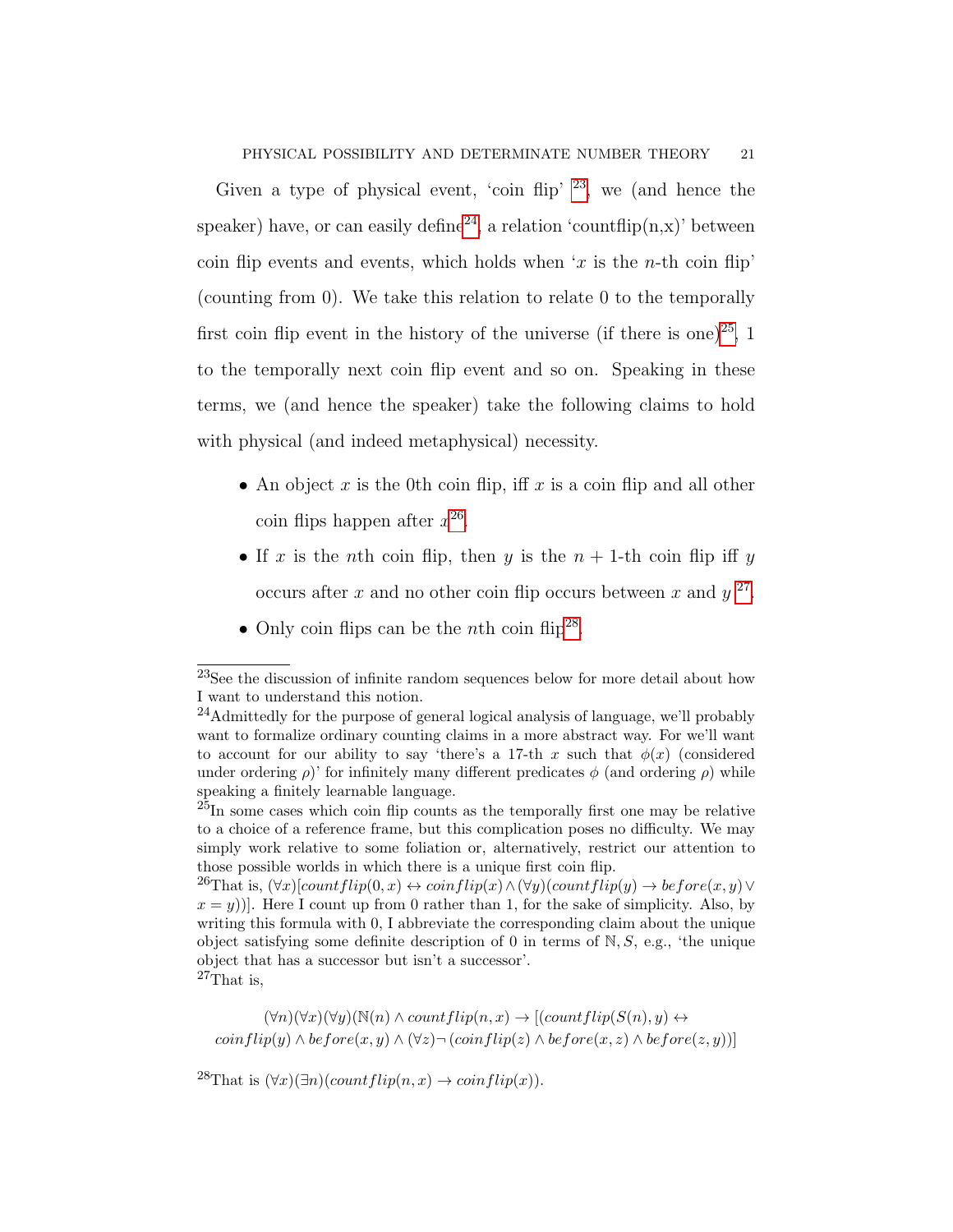• No two distinct numbers correspond to the same coin flip  $29$ .

Call the conjunction of all the principles above COUNTING RULES. Then, I take it,  $\Box_P$  COUNTING RULES is (or follows from) principles treated as 'conceptually core' truths, which (just as much as the Peano Axioms) all acceptable interpretations of our 'number', 'coinflip' and 'countflip' talk must satisfy<sup>[30](#page-21-1)</sup>.

Second, we take induction to hold for all predicates in our language, including  $Q(n)$  "there is an *n*-th coin flip, and the *n*-th coin flip comes up heads,"  $Q(n) \stackrel{\text{def}}{=} (\exists x)(countflip(n, x) \land heads(x)).$  And we can state an instance of the induction schema for  $Q(n)$  as follows.

# (HEADS INDUCT)

$$
Q(0) \land (\forall n) [Q(n) \to Q(S(n))] \to (\forall n) [\mathbb{N}(n) \to Q(n)]
$$

Indeed, we think it's (logically, physically, and metaphysically) impossible for any property to apply to 0 and the successor of every number it applies to without applying to all numbers. So we and the speaker will both take HEADS INDUCT to hold with physical necessity.

So let me define COIN INDUCT to be the conjunction of the induction schema for  $Q(n)$  (the *n*-th coin flip landed heads) and the rules for counting coin flips. That is,

<span id="page-21-0"></span><sup>&</sup>lt;sup>29</sup>That is  $(\forall n)(\forall m)(coinflip(n, x) \land coinflip(m, x) \rightarrow m = n)$ 

<span id="page-21-1"></span><sup>&</sup>lt;sup>30</sup>Of course, to say that COUNTING RULES is a conceptually central truth for us isn't to say that in some other context or language we couldn't instead start counting coin flips from 1 rather than 0. Also, I've only suggested the above as conceptually central principles for counting all coin flips. One could obviously count all coin flips after Tuesday as well and we'd have to modify COUNTING RULES if we wished to describe counting those events.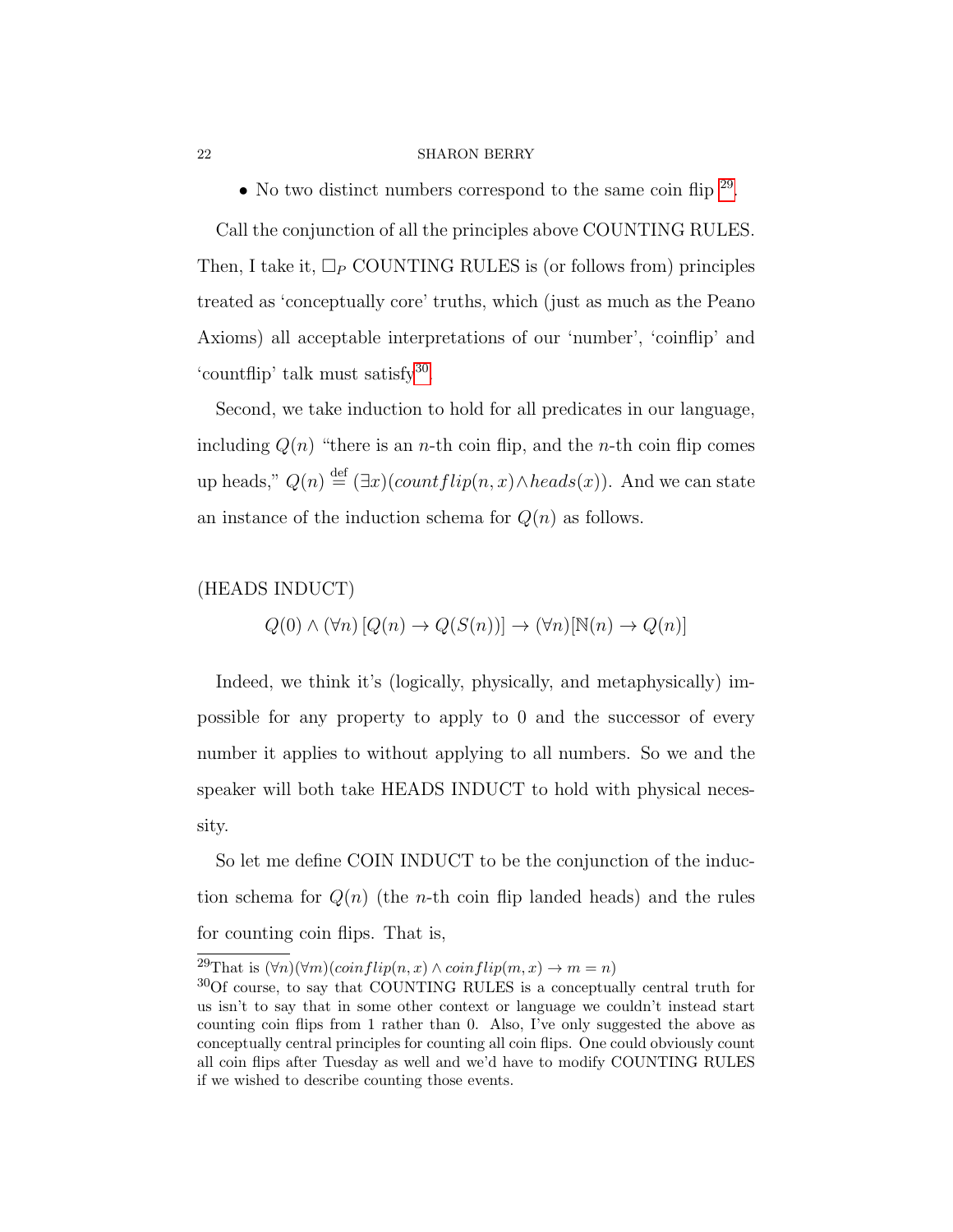## (COIN INDUCT) HEADS INDUCT  $\wedge$  COUNTING RULES  $\wedge PA^{-}$

I take it that  $\Box_P$  (COIN INDUCT) is (or follows from) principles which we (and hence the speaker) treat as conceptually core. The Putnamian skeptic allows that any acceptably charitable interpretation must make the axioms of Peano Arithmetic true. And it seems equally clear that any acceptable interpretation must make  $\Box_P$  (COIN INDUCT) come out true. For this principle simply says that (an instance of) natural number induction and certain seemingly analytic truths about counting coin flips hold with physical necessity.

This completes my identification of the specific object language sentence  $(\Box_P \text{CON INDUCT})$  whose truth our well-behaved interpreter can't guarantee while interpreting our number talk non-standardly.

4.3. Infinite Random Sequences. Now let's turn to the task of showing (by set theoretic reasoning in the meta-language) that our perverse interpreter can't make  $\Box_P$  COIN INDUCT true while obeying the rules above without interpreting number talk standardly. My argument begins with the following plausible, though not indubitable, physical assumption.

> <span id="page-22-0"></span>Infinite Random Sequence Assumption (IRS): It is physically possible to have a series of independent objectively random events with two possible outcomes and the following combination of features. The events are linearly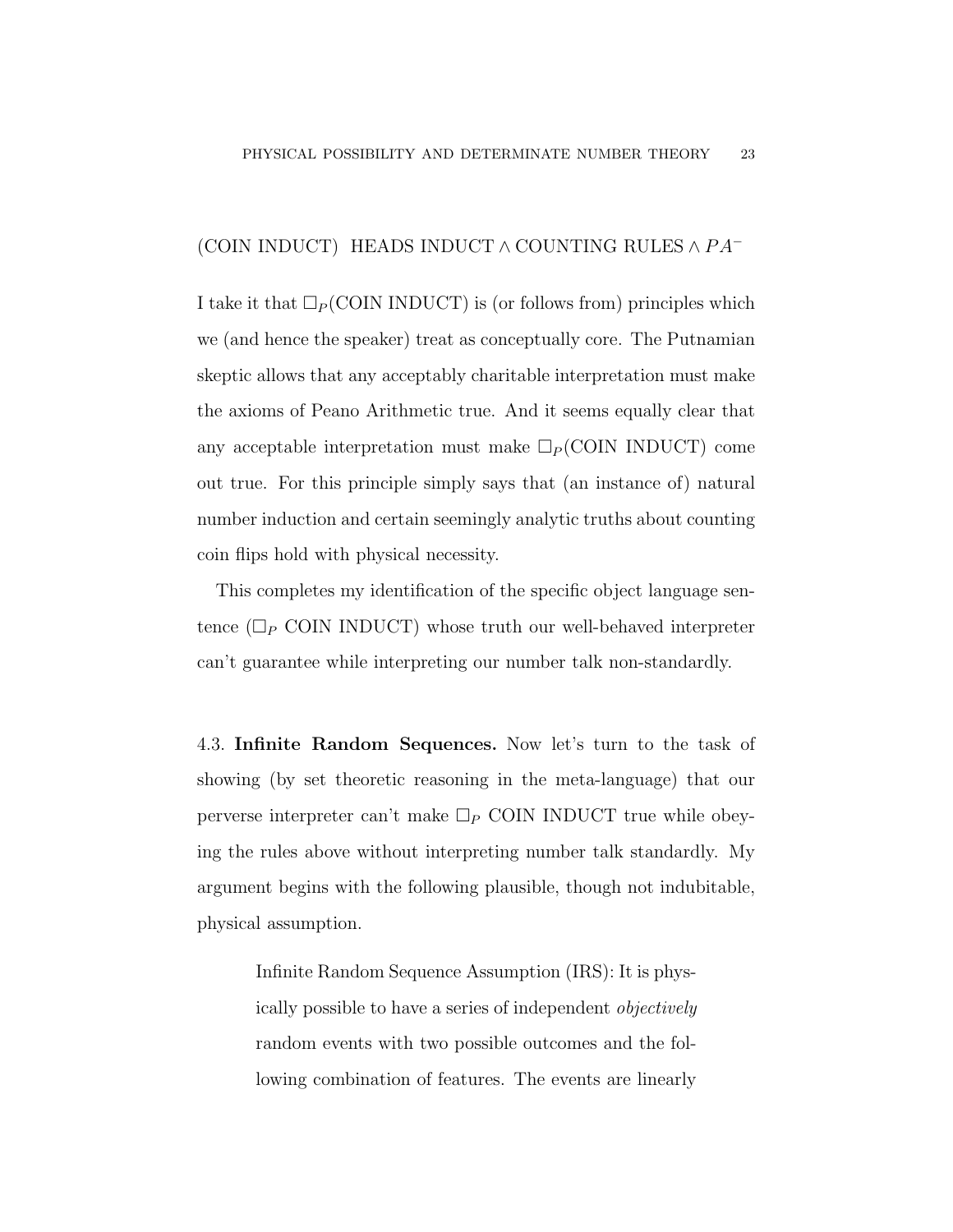ordered in time[31](#page-23-0), there's a first event but no final event and every event in the series has a temporal successor, i.e., for any event x there is some other event y occurring after x such that no event z occurs between x and y.

Informally, one can think of the events whose possibility [IRS](#page-22-0) asserts as being like the ticks of an indestructible watch which never needs repair or winding. There is a first tick, each tick is followed by a unique next tick, and there is no tick after which the watch breaks down.

To motivate this principle, note that it is only asserting that it is physically possible to repeatedly perform (independent) textbook spin measurements on an electron<sup>[32](#page-23-1)</sup> [\[1\]](#page-30-8) or some other equivalent process. Also, plausibly, the laws of physics don't rule out time continuing infinitely into the future (though possibly having non-standard 'length'). I will abstract away from all details about these objectively random events in what follows, and simply refer to each event as 'a coin flip' and the two outcomes as 'heads' and 'tails'<sup>[33](#page-23-2)</sup>.

<span id="page-23-0"></span><sup>&</sup>lt;sup>31</sup>That is, for any distinct events  $x, y$  in the series, either x occurs before y or y occurs before x. Moreover, from the point of view of relativistic physics, the measurements are separated by time-like intervals  $(x$  is in the future light cone of  $y$  or vice versa) so all observers agree on their order. Given these constraints, it is safe to simply work relative to some foliation and ignore relativistic complications for the remainder of the paper. Thanks to Peter Gerdes for help developing this point and other details about physics.

<span id="page-23-1"></span> $32$ That is, perform a spin measurement along the x-axis on an electron whose spin has just been measured (and thus collapsed) along the y-axis.

<span id="page-23-2"></span><sup>33</sup>Even if you are not convinced that infinite random sequences of the kind discussed above are physically possible, they are surely plausible enough that it's uncomfortable for any philosophical view to be committed to ruling them out a priori. Also note that ultimately I will only use IRS to establish that it's physically possible for the events satisfying some physical predicate (having a determinate extension) in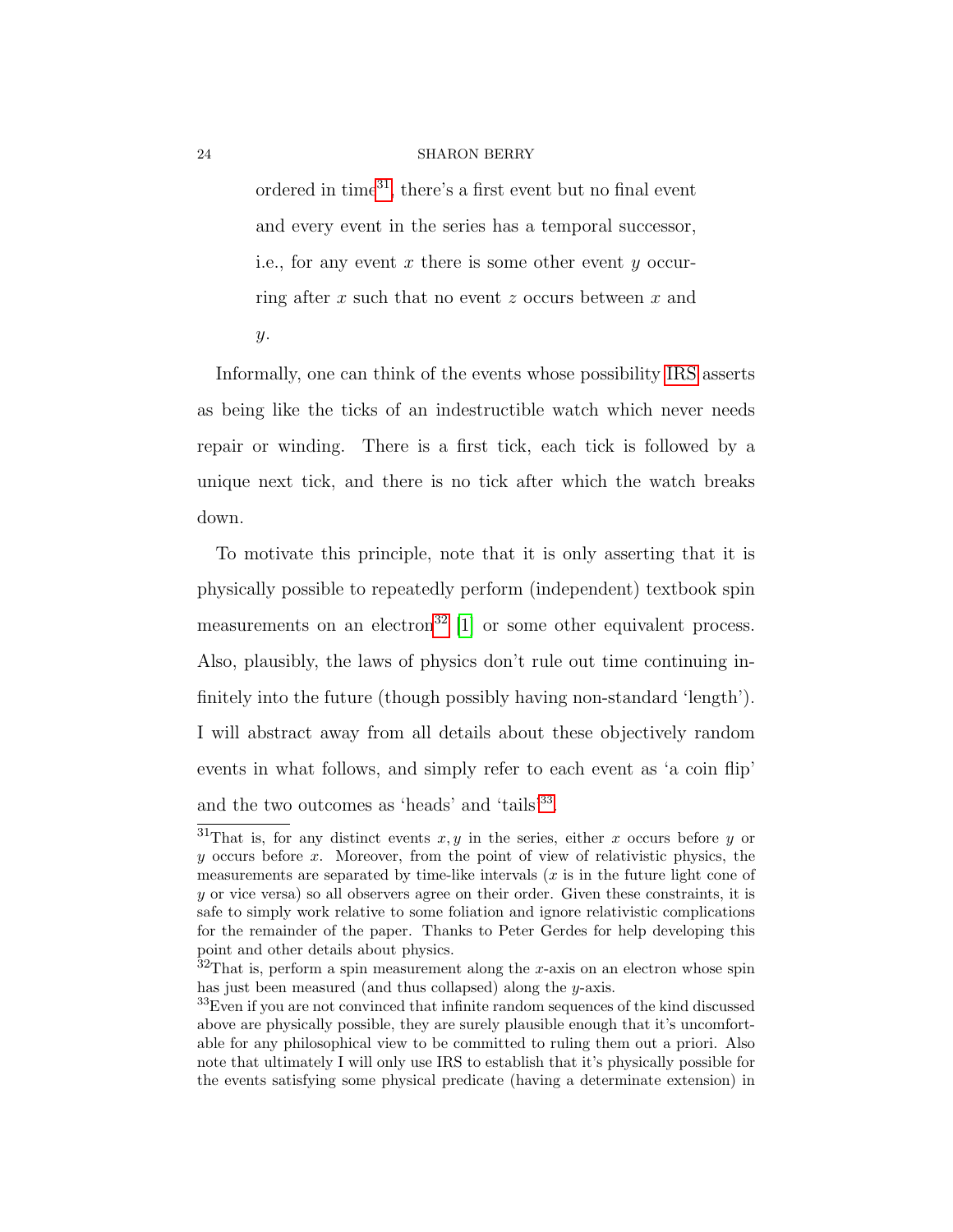Finally, note that we might need to use mathematical vocabulary to state the probability and independence claims in IRS. As discussed in §[2.2,](#page-6-0) I don't take this to be a problem for a realist aiming to defend herself from Putnamian skepticism. For I will only be appealing to the assumption IRS (and using the mathematical vocabulary needed to state it) in the metalanguage, to argue that that certain perverse interpretations of the speaker are impossible.

To put the point another way, while we (working in the metalanguage) might use mathematical language, my argument only assumes that the speaker can successfully refer to the full range of physical possibilities with their 'It is physically possible that...' operator<sup>[34](#page-24-0)</sup>.

4.4. Ruling out Nonstandard Models. With these to bits of background in place, we can finally foil the (well behaved) perverse interpreter.

By our assumption IRS, there's a physically possible world  $w_{\omega}$  where infinitely many independent random coin flips (linearly ordered by the relation ' is temporally before') take place. This sequence of coin flips need not itself form an  $\omega$  sequence (from the point of view of our background set theory), but it has an initial segment which does<sup>[35](#page-24-1)</sup>. By

<span id="page-24-0"></span>our current language to form an  $\omega$  sequence (with the relation of 'temporally before' playing the role of <). So readers who already accept this claim could replace IRS with a direct assertion of the physically possibility of such a physically definable  $\omega$ sequence. However, I feel IRS provides compelling reason to accept this conclusion. <sup>34</sup>Note that it might take quite different mathematical resources to refer to the notion of physical possibility (as needed to ask questions about whether it would be physically possible for a pig to fly, or for there to be a perpetual motion machine) vs. to state a scientific theory which picks out the set of physically possible worlds in some other terms.

<span id="page-24-1"></span><sup>35</sup>Using ordinary background set theory to reason about what models and interpretations exist just as Putnam does, we can prove that any infinite discrete linear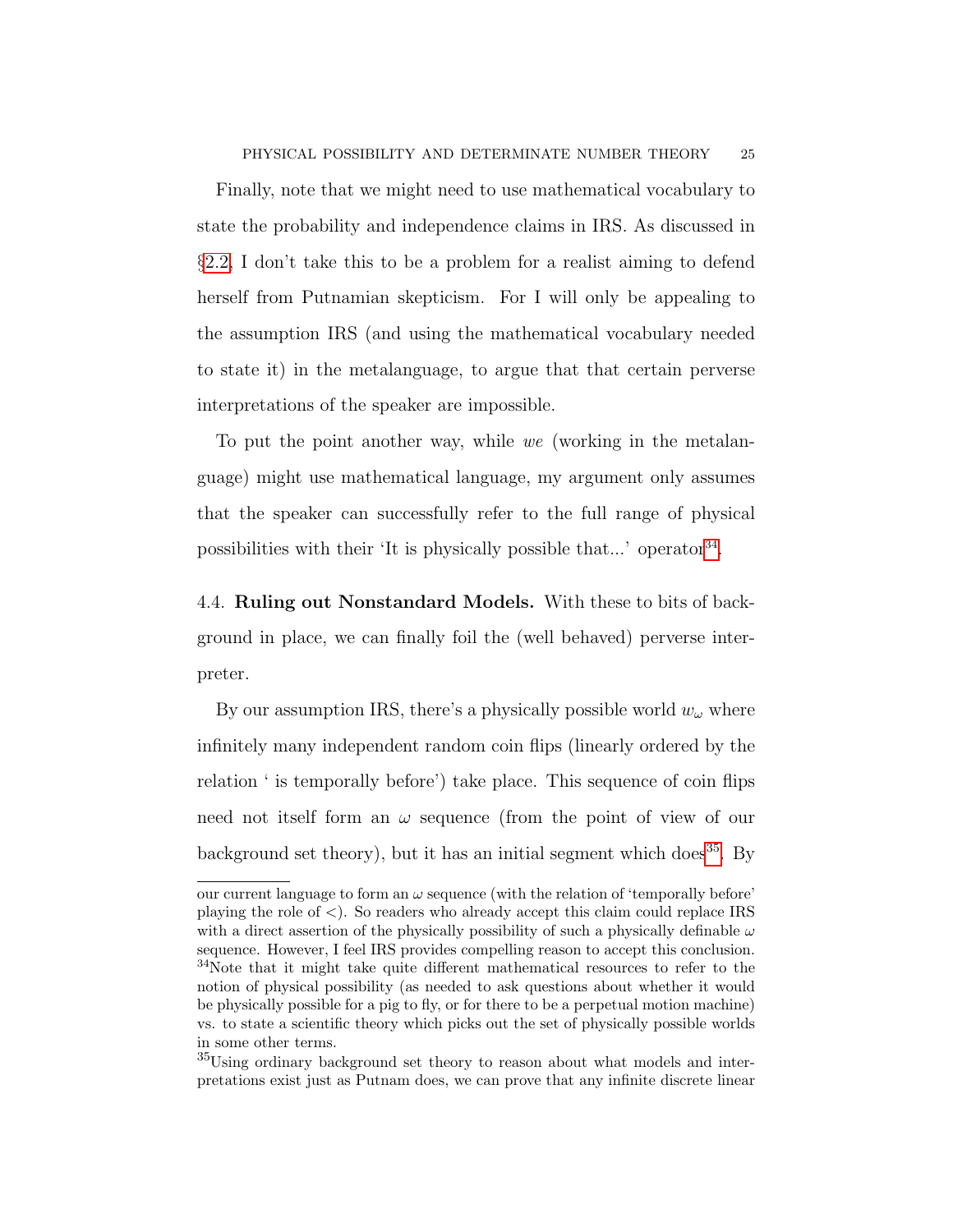the independence and randomness of the coin flips, it follows that there are physically possible scenarios corresponding to all combinatorially possible outcomes for each coin flip.

So there's some physically possible world  $w_{\omega}$ , where exactly an initial  $\omega$  sequence of these coin flips come up heads.

However, we can now show that our constraints on the perverse interpreter ensure that she takes  $Q(n) \stackrel{\text{def}}{=} (\exists x)(countflip(n, x) \land heads(x))$ to hold for just those  $n$  in the standard initial segment of the nonstandard referent of the natural numbers – so she's forced to say HEADS INDUCT comes out false at this world.

Importantly, we can show this by an argument doesn't questionbeggingly assume that the speaker can somehow pick out and refer to worlds at which only an initial  $\omega$  sequence of coin flips come up heads. It only requires that the speaker can secure definite realist reference for the physical vocabulary 'coin flip', 'heads ' etc. mentioned above (at the actual world and a suitable range of physically possible worlds) and  $\Box_P$ , while  $\Box_P$  COIN INDUCT as a conceptually central truth.

We can show, as follows, that no interpretation (recognized by our background set theory) can make HEADS INDUCT, COUNTING RULES and PA<sup> $-$ </sup> come out true at  $w_{\omega}$ , while taking '*coinflip*()', '*heads*()' and before() to have their intended extension, but number talk to apply to some nonstandard model at  $w_\omega$ .

Consider how one can interpret 'count  $flip()$ ' as applying to this world  $w_{\omega}$ , where exactly the initial  $\omega$  sequence of coin flips comes up

ordering with least element (by IRS), includes an initial  $\omega$  sequence. For this reason every model of  $PA^-$  also includes an initial  $\omega$  sequence.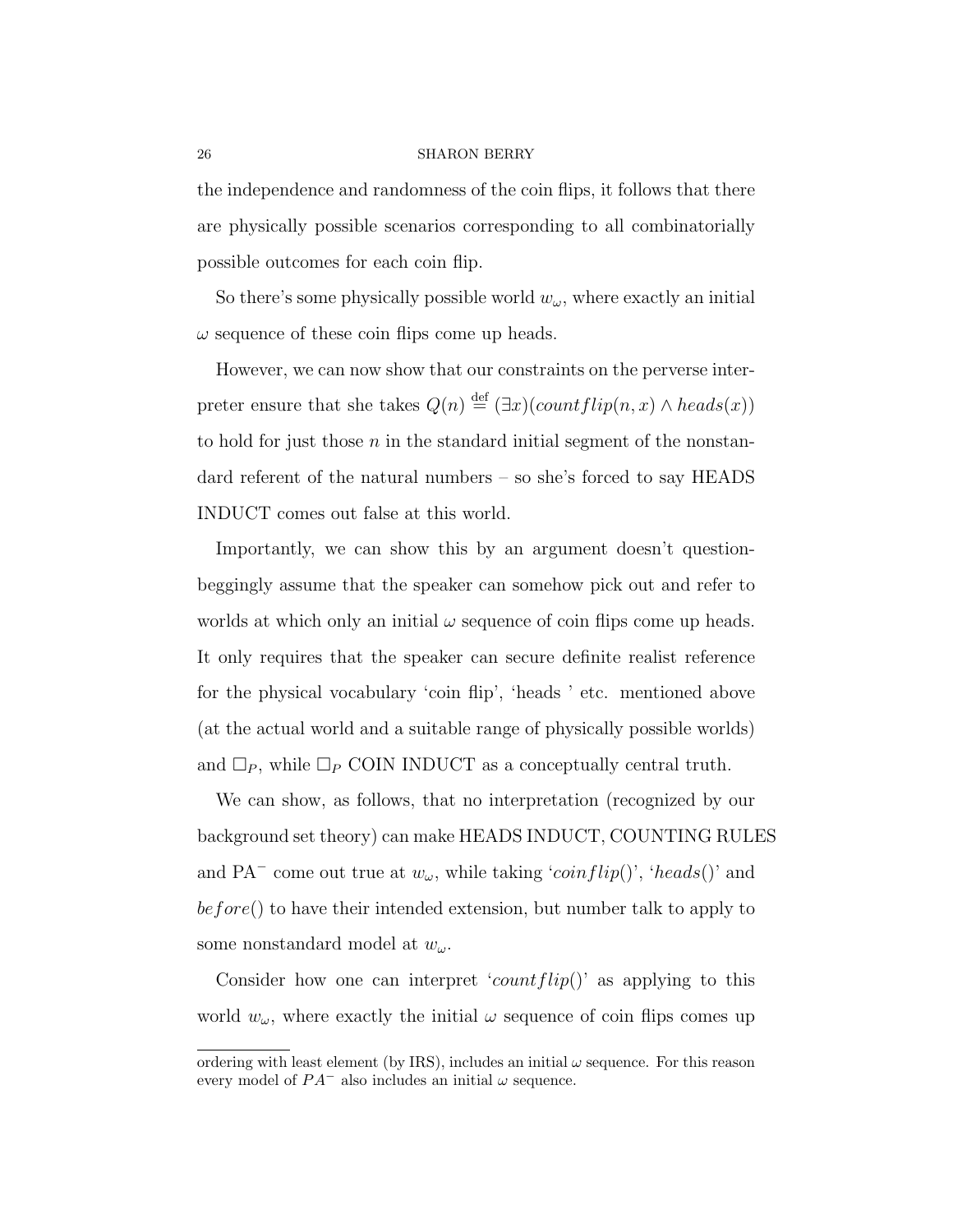heads. To satisfy the principles governing 'count  $flip()$ ' in COUNTING RULES, 0 has to be assigned to the temporally first coin flip in  $w_{\omega}$ , 1 to the next, and so on, for all the objects in the standard initial segment of the nonstandard model (note that every nonstandard model of  $PA^-$  has a standard initial segment). This 'uses up' all the coin flips landing heads. Since, by COUNTING RULES 'count  $flip()$ ' pairs 'numbers' with coin flips 1-1, no coin flip can be reused.

Accordingly, a perverse interpreter must take 'count  $flip()$ ' pair all and only the 'true' (i.e., standard) natural numbers with coin flips landing heads. Thus, their interpretation must make  $\mathcal{Q}(0)$  and 'whenever Q applies to some number n it also applies to  $Q(n+1)$ ' true. But as their interpretation takes 'the numbers' to refer to a larger structure than this standard initial segment, it follows that their interpretation also makes ' $\forall n Q(n)$ ' false. Thus, their interpretation renders HEADS INDUCT false at this physically possible world, and hence  $\Box_p$  COIN INDUCT false (full stop).

So, to summarize, if IRS is true then (provided ' $\overline{coinflip}()$ ', 'heads()' and  $before()$  have their usual interpretation), either 'natural number' is interpreted standardly or some part of COIN INDUCT doesn't hold with physical necessity.

# <span id="page-26-0"></span>5. Generalizing the point by dropping/changing some **ASSUMPTIONS**

So much for my core argument. Above I have argued that (given the plausible physical assumption IRS mentioned above) one cannot interpret physical vocabulary standardly and number talk nonstandardly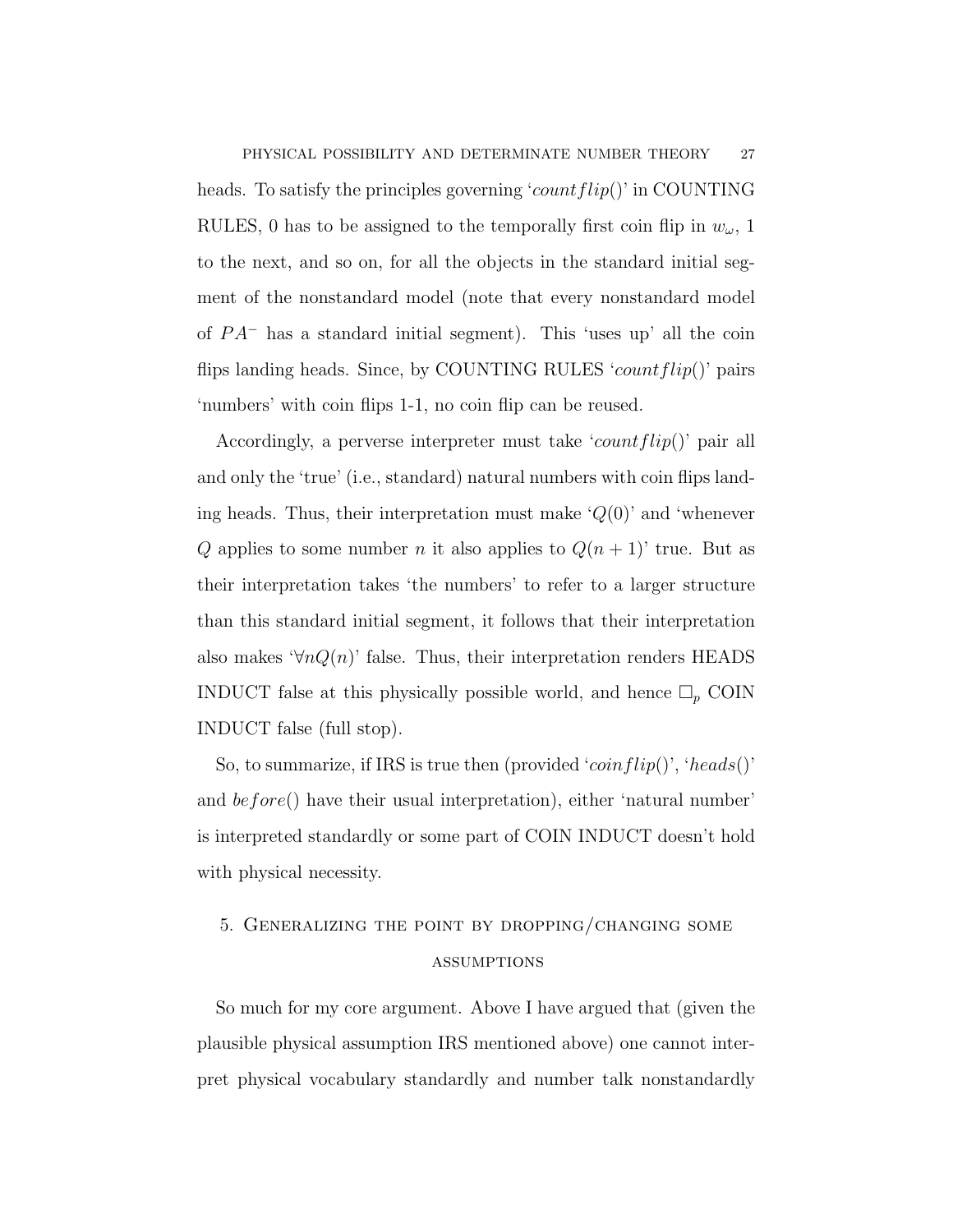without making some applied mathematical sentences we treat as obvious conceptual truths about the natural numbers come out false. Let me end by pointing out some quick correlaries and generalizations.

First, the argument above works just the same if we replace appeal to physical possibility  $\Box_p$  with an appeal to metaphysical possibility  $\square_m$ . And it is surely metaphysically possible for there to be an infinite random sequence of independent coin flips (as per IRS). So, if you assume that we (somehow) have a determinate realist grasp on metaphysical possibility and the basic physical vocabulary above, this also suffices to block the Putnamian skeptic's argument<sup>[36](#page-27-0)</sup>.

Second, we don't need to assume possession of a completely determinate notion of physical/metaphysical possibility for the argument above. It's fine if our conceptions of the limits of physical/metaphysical possibility are underspecified in various ways – provided that all acceptable precisifications of these notions agree in classifying some world like  $w_{\omega}$  as physically possible. And this is something which many existing reasons for thinking that our notions of physical/metaphysical possibility aren't fully definite don't call into question.

Third, we might be able to eliminate premises about determinate reference to physical/metaphysical possibility from my argument all together, by instead appealing to the idea that principles of charity [\[4\]](#page-30-9) favor making speakers out to be rational/justified as well as attributing

<span id="page-27-0"></span><sup>36</sup>We could also make a similar argument without appealing to the notion of random events at all. We could just appeal directly the intuition that (from a realist point of view) it would be metaphysically possible for there to be an  $\omega$  sequence of coin flips which came up heads. This seems strongly motivated by the intuition that infinite collections of some kind are physically possible plus general Humean Recombination intuitions.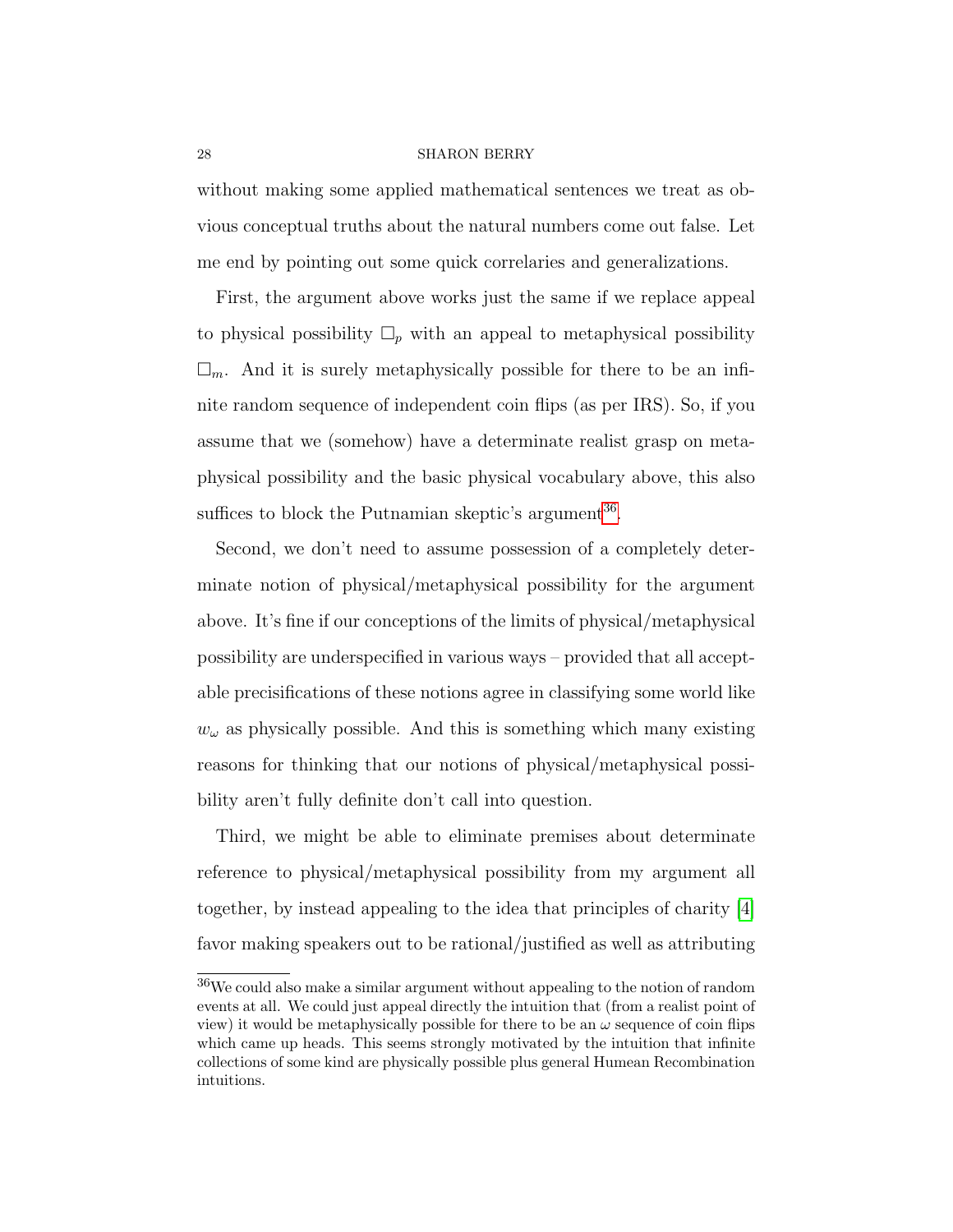them more true beliefs. For, (arguably) if we don't interpret people to be talking about the standard model of the natural numbers, then their (approximately) a priori confidence in instances of the induction schema will look like unjustified dogmatism. The existence of physical  $\omega$  sequences as in world  $w_{\omega}$ , seems like something we shouldn't rule out a priori. But (by the argument above) any nonstandard interpretation of our number talk would make induction fail in this epistemically possible scenario.

So accepting principles like COIN INDUCT as necessary truths knowable a priori [37](#page-28-0), looks rational on a standard interpretation of the numbers, but irrational on any nonstandard interpretation of our number  $\text{talk}^{38}$  $\text{talk}^{38}$  $\text{talk}^{38}$ .

## 6. Conclusion

In this paper, I have argued that if we have determinate realist reference for certain pieces of physical vocabulary, Putnamian model theoretic arguments that we can't determinately refer to the natural numbers are blocked. Specifically, I have argued that (given certain plausible assumptions), merely securing determinate reference to physical possibility and certain other physical concepts suffices to rule out all non-standard models of our number-theoretic talk as well.

Let me close with three notes of humility. First (as noted above), I don't claim to have answered Putnam's challenge or explained how

<span id="page-28-0"></span><sup>&</sup>lt;sup>37</sup>Here I mean to refer to our a priori confidence in  $\Box_p$ COIN INDUCT.

<span id="page-28-1"></span><sup>38</sup>See [\[2\]](#page-30-10) for development of an idea along these lines in a different philosophical context (attacking certain anti-realist views, rather than answering Putnamian skepticism).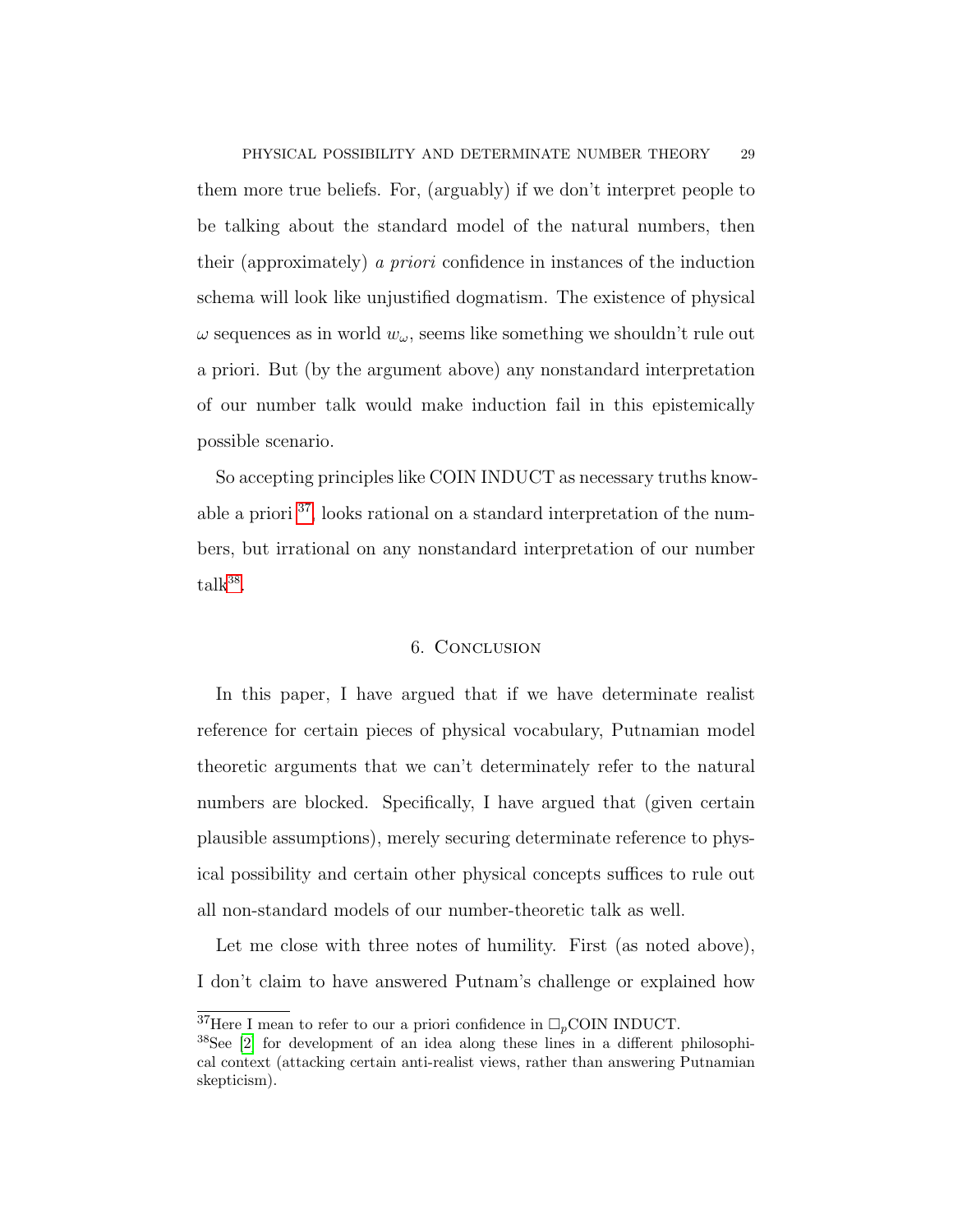we can determinately grasp mathematical concepts. I have only argued for a (dialectically important) conditional claim. If one could somehow answer Putnam's challenge regarding physical concepts, this would provide a principled reason for rejecting nonstandard interpretations of our number talk as well. I've provided no argument that we should respond to this fact by rejecting Putnam's arguments against physical and number-theoretic determinate reference rather than, e.g, taking them to succeed in both cases.

Second, remember that Putnam's model theoretic argument seemed to identify an internal problem for the realist. He notes that, even from the realist perspective (i.e., granting use of familiar realist set theory in the metalanguage) certain perverse interpretations exist, and challenges the realist to explain what makes all the unintended interpretations wrong. I've argued that, if certain assumptions hold, this challenge can be answered; we can internally coherently explain what's wrong with all the unintended interpretations our background set theory acknowledges. However, this doesn't prevent fans of determinate physical reference from rejecting determinate reference to the natural numbers for some other reason than Putnam's model theoretic argument.

Third, although I have argued that (if we can somehow definitely refer to it) leveraging physical possibility and accepting principles like  $\Box_p$ (COIN INDUCT) offers a route to grasping a definite concept of the natural numbers, I don't mean to suggest that this is the only or primary way that we can grasp such a concept. For another thing, it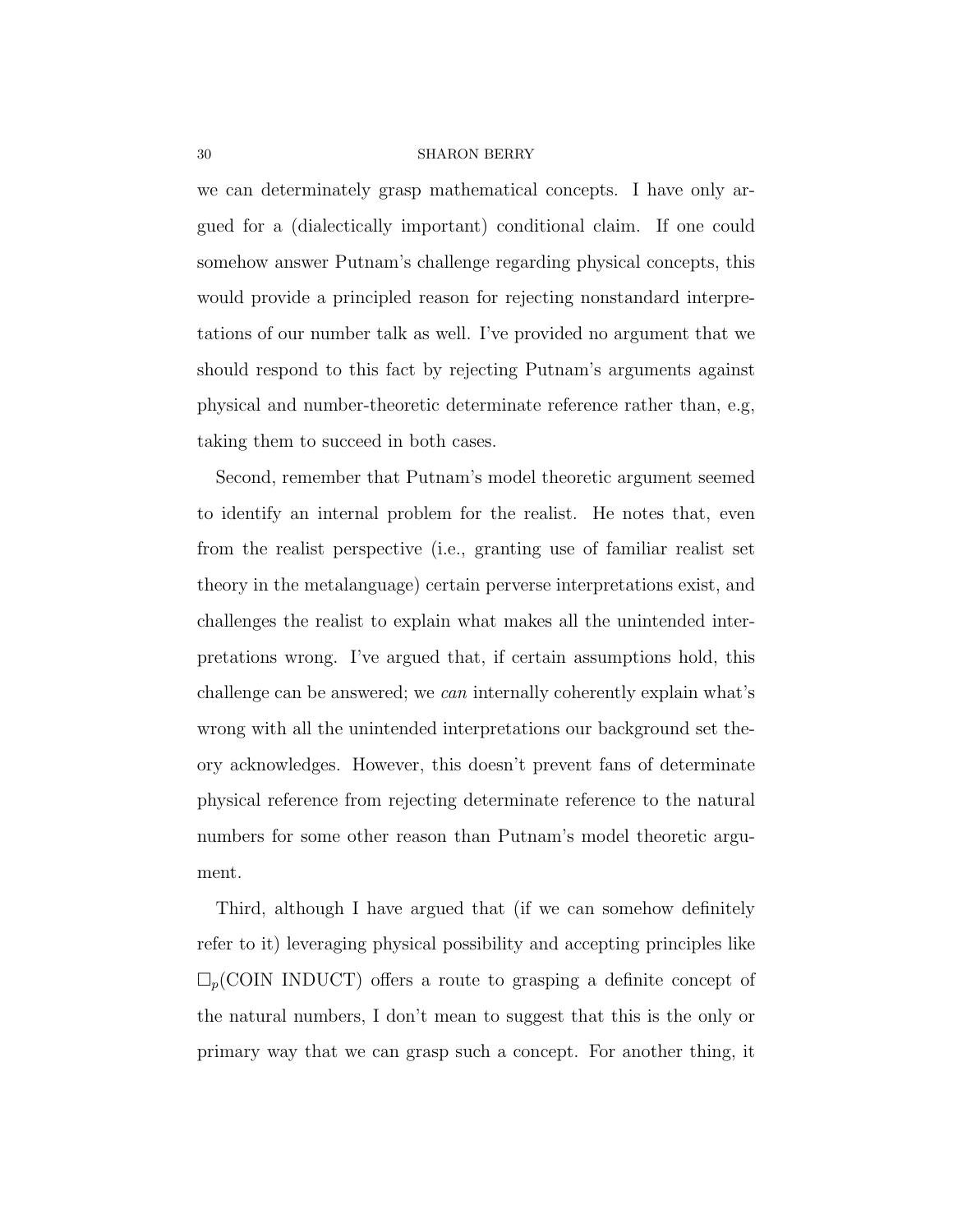PHYSICAL POSSIBILITY AND DETERMINATE NUMBER THEORY 31 would be strange if our possession of a definite conception of the natural number structure depended on our beliefs about physical (or metaphysical) possibility. Thus, I suspect that another - rather different- style of answer to Putnam's challenge must also be possible.

## **REFERENCES**

- <span id="page-30-8"></span>[1] David Z. Albert. Quantum Mechanics and Experience. Harvard University Press, 2009.
- <span id="page-30-10"></span>[2] Sharon Berry.  $\Sigma_1^0$  Soundness isn't Enough. British Journal of Philosophy of Science, Forthcoming.
- <span id="page-30-0"></span>[3] Tim Button and Sean Walsh. Structure and Categoricity: Determinacy of Reference and Truth Value in the Philosophy of Mathematics. Philosophia Mathematica, 24(3):283–307, 2016.
- <span id="page-30-9"></span>[4] Donald Davidson. Three Varieties of Knowledge. In A. Phillips Griffiths, editor, Royal Institute of Philosophy Supplement, pages 153–166. New York: Cambridge University Press, 1991.
- <span id="page-30-4"></span>[5] M. Devitt. PUTNAM, H., "Meaning and the Moral Sciences". Australasian Journal of Philosophy, 58(n/a):390, 1980.
- <span id="page-30-6"></span>[6] Hartry Field. Which undecidable mathematical sentences have determinate truth values? Truth in Mathematics, pages 291–310, 1998.
- <span id="page-30-3"></span><span id="page-30-2"></span>[7] Hartry Field. Truth and the Absence of Fact. Oxford University Press, 2001.
- [8] K. Gödel. Über formal unentscheidbare sätze der principia mathematica und verwandter systeme i. Monatshefte für Mathematik, 38(1):173–198, 1931.
- <span id="page-30-7"></span><span id="page-30-1"></span>[9] S. Hawking. A Brief History of Time. Random House Publishing Group, 2011.
- [10] Harold T. Hodes. Logicism and the Ontological Commitments of Arithmetic. Journal of Philosophy, 81(3):123–149, 1984.
- <span id="page-30-5"></span>[11] David Lewis. New Work for a Theory of Universals. Australasian Journal of Philosophy, 61(4):343–377, 1983.